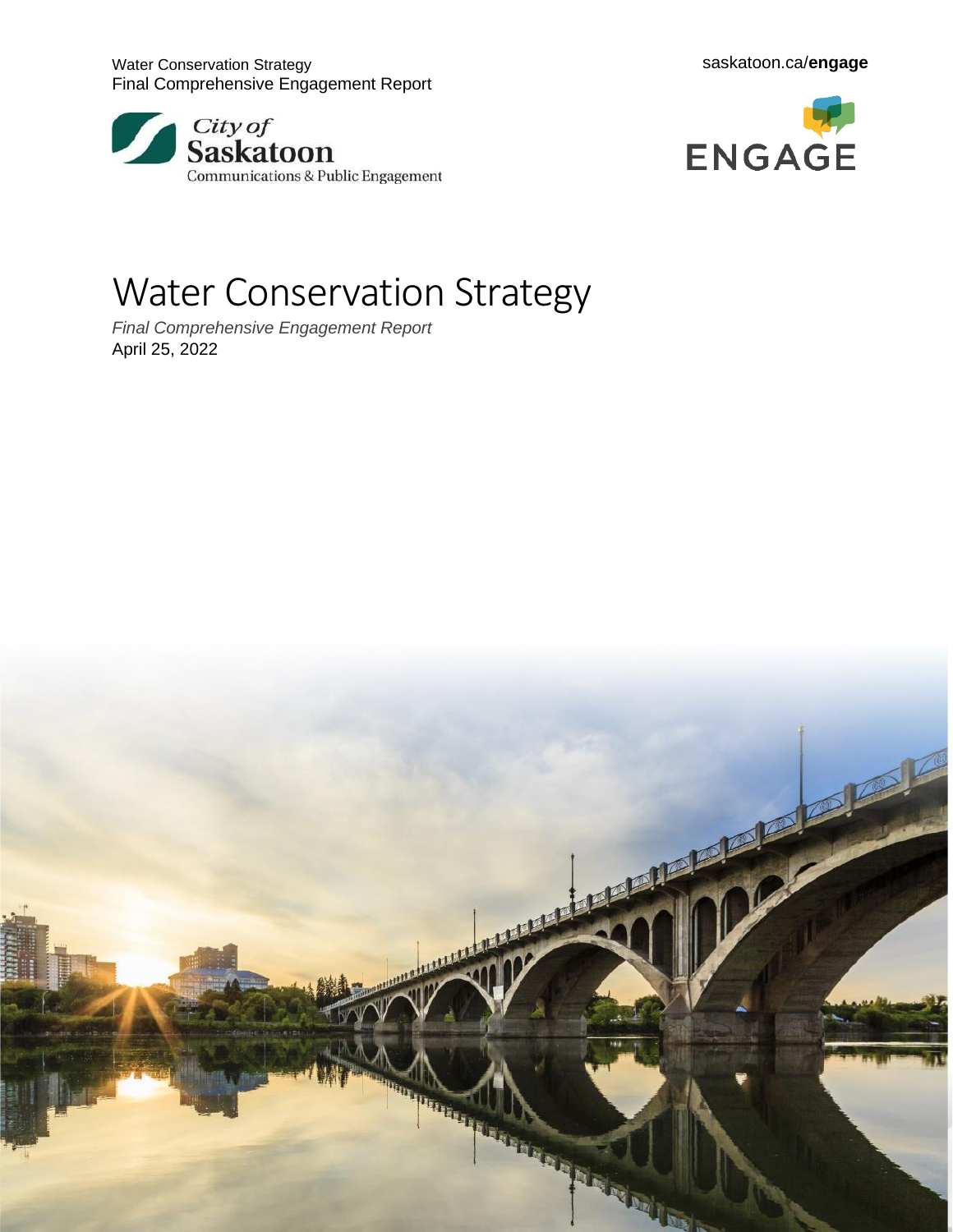# **Engagement Summary**

<span id="page-1-0"></span>The City of Saskatoon is developing a long-term Water Conservation Strategy (Strategy) that will focus on all water uses and users including residential; the industrial, commercial, and institutional sectors; the City itself; and water used indoors and outdoors. The Strategy aims to develop best practices, generate, and gain approval for initiatives that could lead to incentive programs for residents and businesses, develop educational materials, and create the potential for changes to policies/regulations. From February 2020 – June 2021, Administration engaged stakeholders on relevant components of a Water Conservation Strategy. Based on what we heard from stakeholders, in addition to best practise research and internal (City) considerations, City Administration has developed a comprehensive strategy that will be presented to City Council in 2022.

City Administration engaged stakeholders on relevant components of the Strategy through three phases:

#### **[Phase 1: Options Identification](https://www.saskatoon.ca/sites/default/files/documents/water_conservation_what_we_heard_stakeholder_interviews.pdf)**

- Identify potential program options to be incorporated in the Strategy
- Identify benefits and barriers to water conservation initiatives in Saskatoon
- Of the potential initiatives, identify opportunities to enhance benefits and mitigate barriers

#### **[Phase 2: Prioritization](https://www.saskatoon.ca/sites/default/files/documents/2021.02.23_-_phase_2_wwh_report_-_water_conservation.pdf)**

- Determine support for the proposed initiatives with wider stakeholder base
- Identify public preference for initiatives to help inform the prioritization of initiatives
- Select preferred initiatives to prioritize in the Strategy

#### **[Phase 3: Close](https://www.saskatoon.ca/sites/default/files/documents/corporate-performance/communications/Engagement/2021.08.25_-_phase_3_wwh_report_-_water_conservation_final.pdf) the Loop**

• Share relevant components of the Strategy to validate our findings, determine overall support and identify any final red flags

This engagement summary includes the activities and results that informed the engagement goals for the project. A total of 985 participants took part in the engagement activities, including various stakeholder meetings, surveys, and a youth workshop. Engagement goals, intended audience, activities, dates, participation rates and detailed engagement results are provided in the Water Conservation Strategy Comprehensive Engagement Report that follows this summary. Engagement results from all activities that informed each goal are summarized below.

#### *Oppportunities and Barriers*

Industry and the public participants strongly believe (79% and 66% respectively) water conservation is important within their home or business. Out of the proposed barriers that prevent them from improving their water efficiency, participants identified the following ranking as important:

- 1. I don't know if I currently use too much water
	- 2. Upgrades are too costly
	- 3. I have already made my home/business water efficient
	- 4. I don't know what to do and there are not enough resources
	- 5. There are few funding programs and opportunities that help me



Importan<sup>t</sup>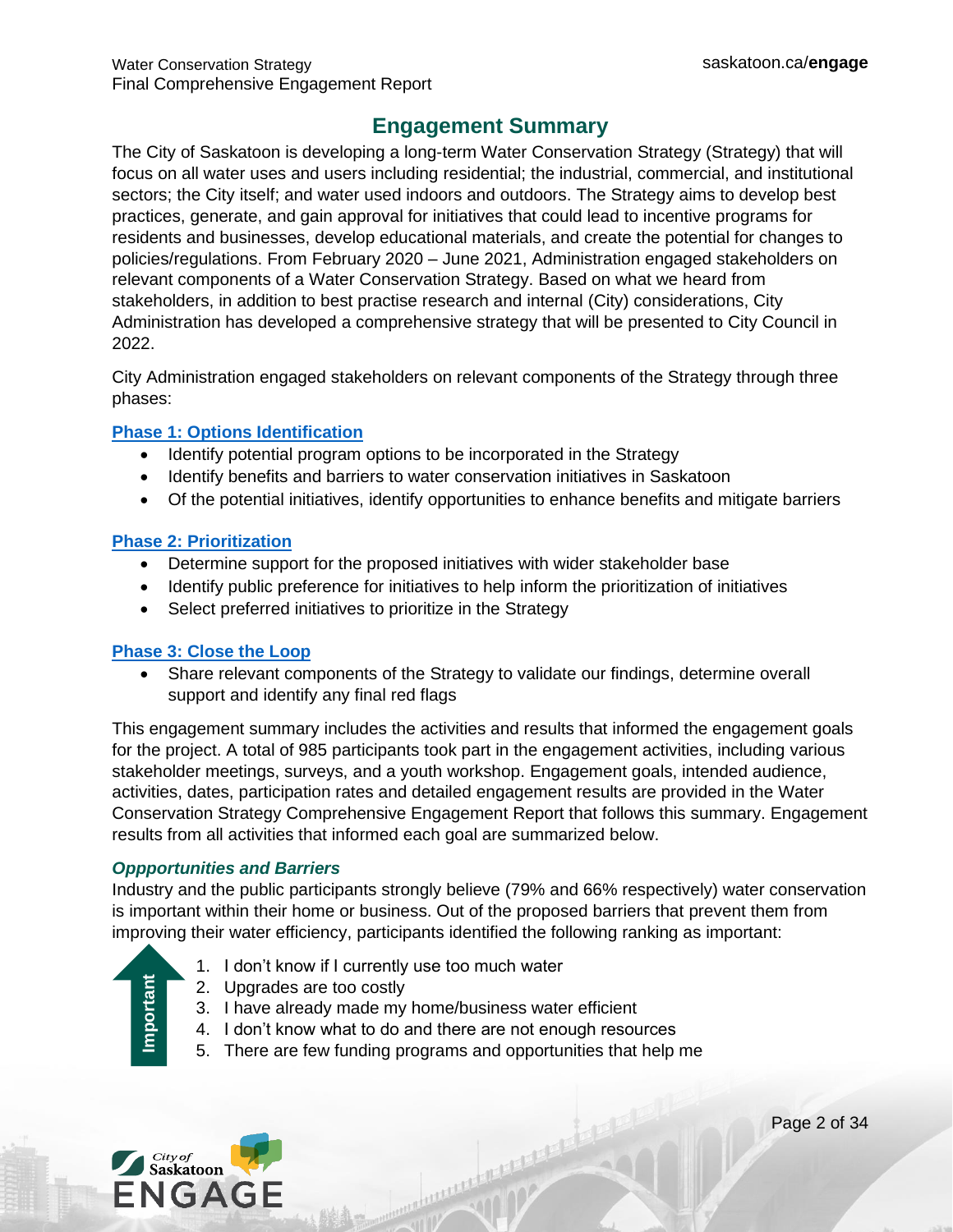Further analysis of the comments identified that many participants believe the installation of water efficiency projects is very costly, especially when combined with other retrofit projects. Participants also expressed their concern for the costs associated with implementing and managing the initiatives within the Strategy, calling for the costs for the City to administer the programs to not be passed onto taxpayers. Participants were also concerned for the potential increase in household water rates if water use decreased due to the success of the initiatives within the Strategy, thereby providing little incentive for the community.

Participants identified numerous opportunities to combat the identified barriers, including providing reliable sources of information on what products improve efficiencies, providing daily usage records, aggressively targeting large consumers, and maintaining transparency in water billing and administration costs. Suggestions for increasing participation in the recommended programs included using plain language information in the monthly water bills, providing information specific to new homeowners and renters, and having support staff to assist with the program and support participants directly.

#### *Education and Incentives*

Many respondents believe education and awareness initiatives to be one of the most effective actions the City could take to encourage water conservation within the community. Respondents suggested that there is a lack of awareness for what opportunities currently exist to improve water efficiency; therefore, residents being able to measure and monitor individual water usage is vital for the success of the Strategy. A first step would be to make City water bills more readable and easier to understand, such as expressing water use in units common to their water meters (\$/litre).

Respondents identified the following proposed messages as being the most important for future education programs and resources:

- **Support Important Important Intersection Control Intersection Control Intersection Control Intersection Control Intersection Control Intersection Control Intersection Control Intersection Control Intersection Control Inte** mportan
- 1. How to conserve water in your home
- 2. How to conserve water in your yard
- 3. How to save money on your water bill
- 4. How to find leaks in your home, yard and business
- 5. How does water use relate to climate change and our environmental footprint

Numerous respondents expressed their support for incentive programs (i.e., rebate, give-aways, etc.) for making it easier to make upgrades to their home, especially for those that are unable to afford the initial costs. When asked what types of incentives would increase their likelihood of making water efficiency improvements, participants provided the following ranking:

- 1. Education on water saving improvements
- 2. Rebates provided at the till when purchasing from local suppliers
- 3. City providing fixtures at no-cost
- 4. Rebates provided through an application process
- 5. Providing home and business audits to identify water saving opportunities

Thursday of the Marie 19

6. Rebates provided to installers and distributers

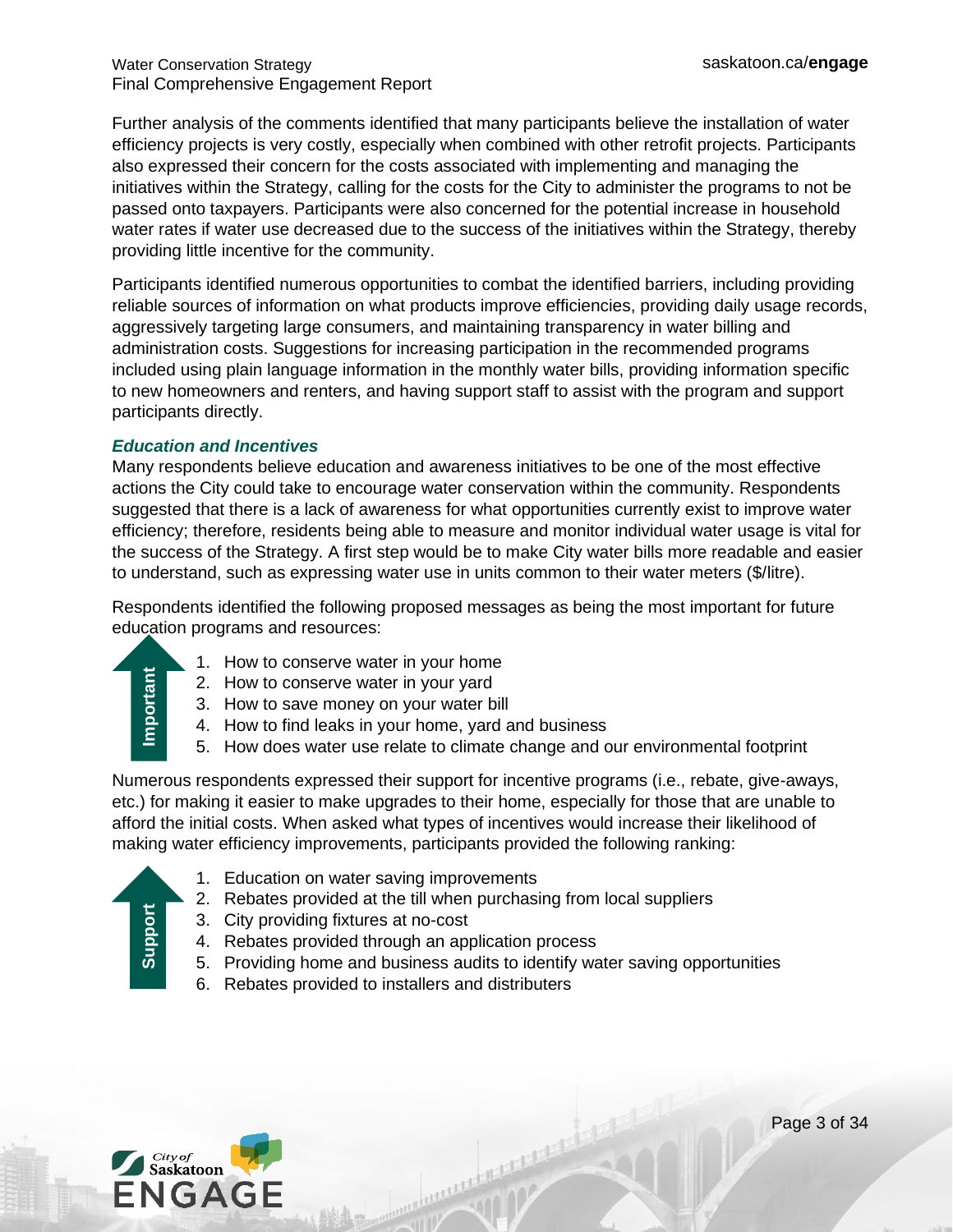#### *Indoor Residential Programs*

Both industry and public participants supported all of the proposed initiatives (>60% of all participants). Out of the proposed indoor residential programs, both industry and public participants provided the following ranking:



- 1. Water-use education program
- 2. Toilet rebate
- 3. Showerhead rebate and give-away
- 4. Water audit and coaching program

Industry professionals identified the largest opportunities for indoor water conservation to be updating to modern fixtures and toilets, using flow-through humidifiers, and installing grey water systems.

#### *Outdoor Residential Programs*

Industry and public participants supported all of the proposed initiatives (>50% of all participants). Out of the proposed outdoor residential programs, participants identified their support for the following programs:



- 1. Rain barrel rebates
- 2. Low-water landscaping program
- 3. Irrigation community-based education program
- 4. Irrigation system upgrade rebates program
- 5. Outdoor watering restrictions
- 6. Community gardens water-reduction support program

Industry professionals identified that there is a significant potential for outdoor water conservation for homes that have in-ground sprinkler systems. A variety of opportunities to significantly reduce water use were identified by subject matter experts, which included installing better designed systems with more modern equipment, incentives for water system tune-ups, xeriscaping, and promoting better water use through education and public awareness.

#### *Civic Programs*

Industry and public respondents strongly supported all the proposed initiatives (>88% of all participants). Out of the proposed Civic Programs, participants identified their support for the following programs in order:

| E                           |  |
|-----------------------------|--|
|                             |  |
|                             |  |
| $\vec{\boldsymbol{\delta}}$ |  |
|                             |  |

- 1. Maximize watering efficiency in parks
- 2. Maximize efficiency of facilities and operations
- 2. Develop a grey-water strategy
- 3. Maximize water efficiency of spray pads, paddling pools and pools
- 4. Increase naturalized areas in parks

Numerous participants identified the need for the Civic programs to be a priority considering the greater amount of water consumed compared to residential neighbourhoods.

#### *Industrial, Commercial and Institutional Programs*

Industry participants strongly support all of the proposed initiatives (≥80% of industry participants). Out of the proposed programs industry participants provided the following ranking in order of their 2. Maximize efficiency of<br>2. Develop a grey-wate<br>3. Maximize water effic<br>4. Increase naturalized<br>Numerous participants identified the<br>greater amount of water consumed<br>Industrial, Commercial and Instituted Industry particip

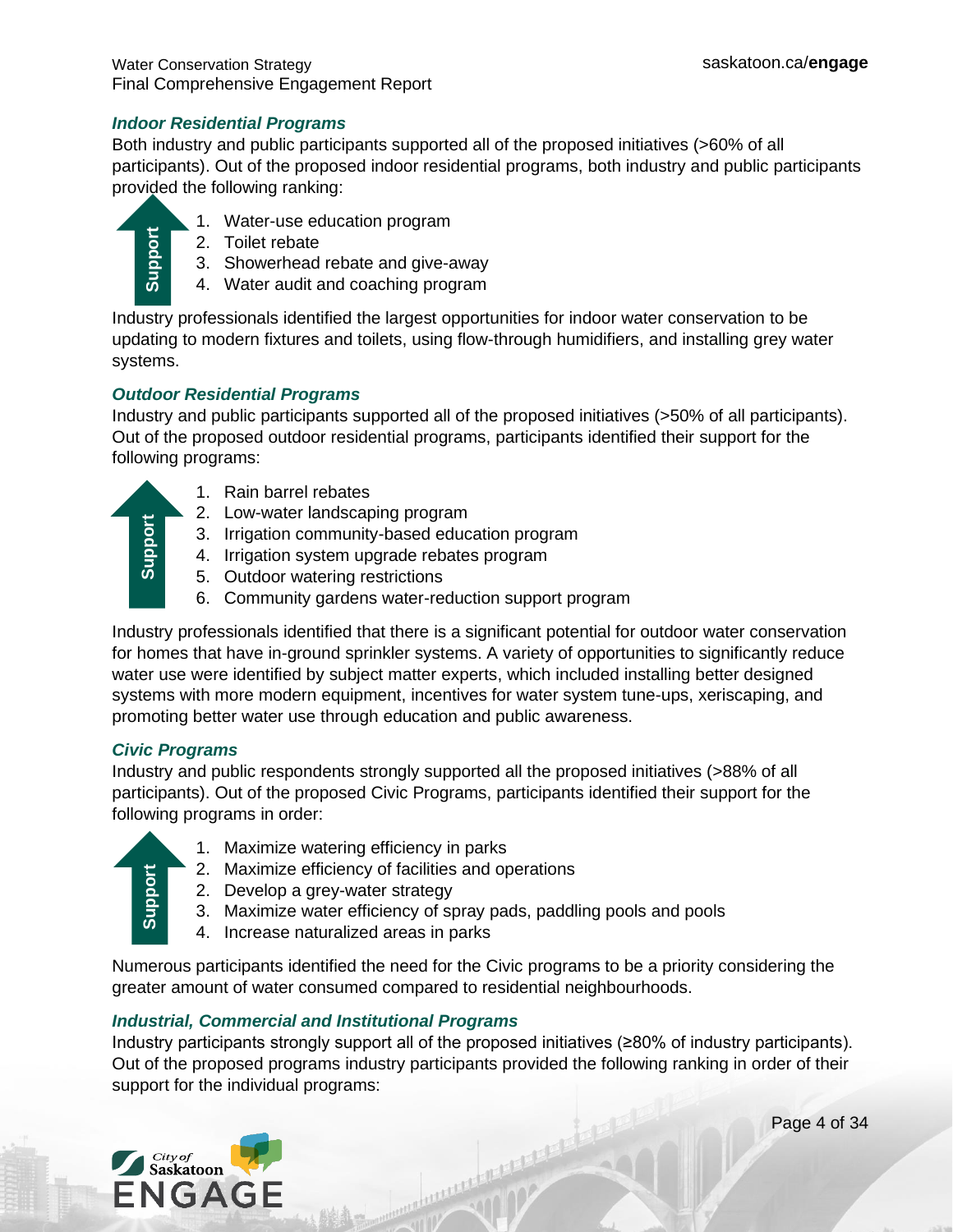

#### *Top Programs*

| Support<br>2. Addit and intuit internive program<br>2. Irrigation system upgrade rebate program<br>2. Once-through cooling replacement incentive program<br>3. Outdoor watering restrictions<br>4. Capacity buyback program                                                                                  |                                                                                                                                                                                                                                                                                                            |
|--------------------------------------------------------------------------------------------------------------------------------------------------------------------------------------------------------------------------------------------------------------------------------------------------------------|------------------------------------------------------------------------------------------------------------------------------------------------------------------------------------------------------------------------------------------------------------------------------------------------------------|
| Respondents identified several benefits for businesses to conserve water, including cost saving<br>options for businesses to implement more sustainable practises.                                                                                                                                           |                                                                                                                                                                                                                                                                                                            |
| <b>Top Programs</b><br>Participants were asked to identify the top three programs they feel the City should prioritize. A<br>summary of the results from industry and public participants is as follows:                                                                                                     |                                                                                                                                                                                                                                                                                                            |
| Table 1: Summary of Top Programs                                                                                                                                                                                                                                                                             |                                                                                                                                                                                                                                                                                                            |
| <b>Top Programs - Public</b>                                                                                                                                                                                                                                                                                 | <b>Top Programs - Industry</b>                                                                                                                                                                                                                                                                             |
| Maximize watering efficiency in parks<br>1                                                                                                                                                                                                                                                                   | Residential toilet rebate                                                                                                                                                                                                                                                                                  |
| Residential toilet rebate<br>$\overline{2}$                                                                                                                                                                                                                                                                  | Maximize watering efficiency in parks                                                                                                                                                                                                                                                                      |
| Develop a grey-water strategy<br>$\overline{\mathbf{3}}$                                                                                                                                                                                                                                                     | Maximize efficiency of spray parks/paddling pools/pools                                                                                                                                                                                                                                                    |
| Increase naturalized areas in parks<br>4                                                                                                                                                                                                                                                                     | Maximize efficiency of City facilities and operations                                                                                                                                                                                                                                                      |
| Maximize efficiency of City facilities/operations<br>$5\phantom{1}$                                                                                                                                                                                                                                          | Residential low-water landscaping program                                                                                                                                                                                                                                                                  |
| <b>Common Themes</b><br>following themes:                                                                                                                                                                                                                                                                    | Overarching comments provided by participants throughout the engagement activities included the                                                                                                                                                                                                            |
| Costs: many respondents identified that costs for water and living in Saskatoon are already high<br>major concern for numerous respondents who called for greater transparency from the City                                                                                                                 | and that any added costs should be minimal or entirely removed; unexplained taxes and fees are a                                                                                                                                                                                                           |
| Equal participation: participants suggested that all residents, businesses, and industries should<br>participate in the program equally for everyone to do their part for conserving water in Saskatoon                                                                                                      |                                                                                                                                                                                                                                                                                                            |
| Equity and low-income considerations: often do not have an opportunity to participate and<br>implement changes; provide support and incentives for low-income participants                                                                                                                                   |                                                                                                                                                                                                                                                                                                            |
| Renters: there is little incentive for renters to participate in the recommended programs since the<br>benefits stay with the property; water use needs to be monitored for each individual rental unit<br>rather than the building or else changes cannot be tracked and benefits cannot be realised        |                                                                                                                                                                                                                                                                                                            |
| Support: many respondents expressed their support for the recommended programs and for the<br>City in taking on this initiative                                                                                                                                                                              |                                                                                                                                                                                                                                                                                                            |
| <b>Consideration of Results</b><br>practice research, in the development of the Strategy. Residents stated they were more willing<br>were incorporated into the Strategy and will be considered in future implementation. Specific<br>examples of how the results shaped the design of the Strategy include: | Results from all engagement activities were considered, alongside internal considerations and best<br>(76%) to participate in the recommended programs within the Strategy considering the changes that<br>were implemented throughout the engagement process. Results from the prioritization of programs |

#### *Common Themes*

#### **Consideration of Results**

mainsurnamental



Page 5 of 34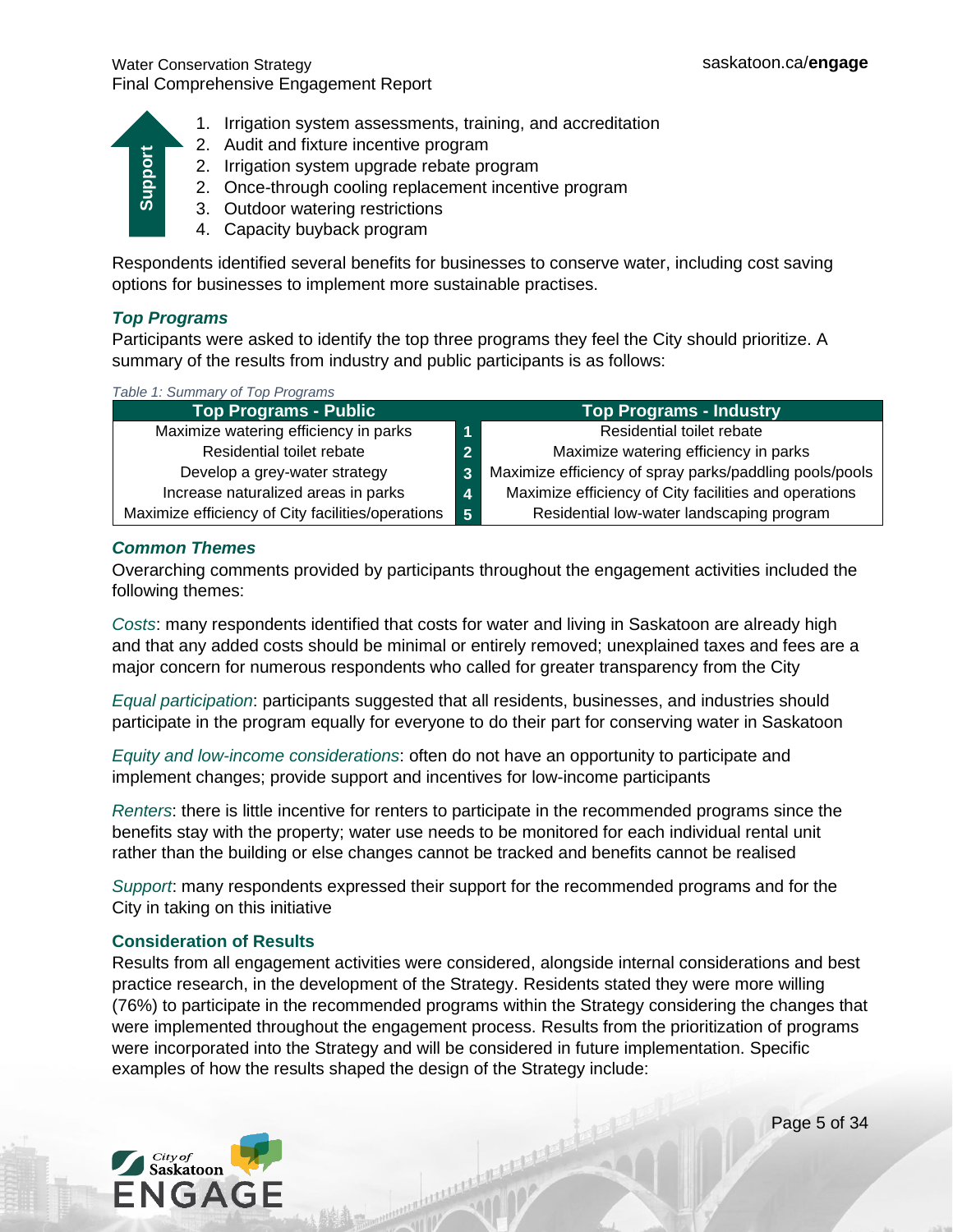#### *Leading by Example*

We heard that the City should be a model for the community to follow for water conservation in Saskatoon by saving water and improving efficiencies internally first. Therefore, the Strategy outlines and prioritizes numerous initiatives for the City to improve efficiencies, including at civic facilities, improving watering efficiency in City parks, and increasing naturalized areas in parks.

#### *Affordability*

The community expressed concern over water rates increasing if Saskatoon's overall water use is reduced. Respondents also expressed their concern for the impacts this could have on low-income residents and renters who could pay higher water fees relative to their household income. The following options were proposed to alleviate some of these concerns:

- Explore incentives for owners of affordable and rental housing to improve their water efficiency
- Implement programs to educate renters and property managers about the ways they can save water (e.g., finding and fixing leaks) and reduce their costs
- Increasing the amount of funding available to non-profit, charitable, and community organizations for water conservation opportunities
- Committing to future public engagement as programs are developed

#### *Better Understanding Water Use*

We heard that it is difficult for the community to reduce their water use when residents do not know if they are currently using too much. This is primarily due to water bills being difficult to understand and not providing enough information to track water use. To address these concerns, the following program elements will be implemented:

- Education campaigns on how to read your water bill and how water is currently billed
- Explore options to make water bills easier to understand
- Using a new water metering system called [Advanced Metering Infrastructure](https://www.saskatoon.ca/services-residents/power-water-sewer/drinking-water/water-meters/water-meter-ami-project) (AMI) to more accurately and reliably understand water use

Antonio de la Companya de la Pa

Communications and education campaigns will be explored following approval of the Strategy by City Council to ensure all residents are aware of the opportunities for water conservation within Saskatoon.



Page 6 of 34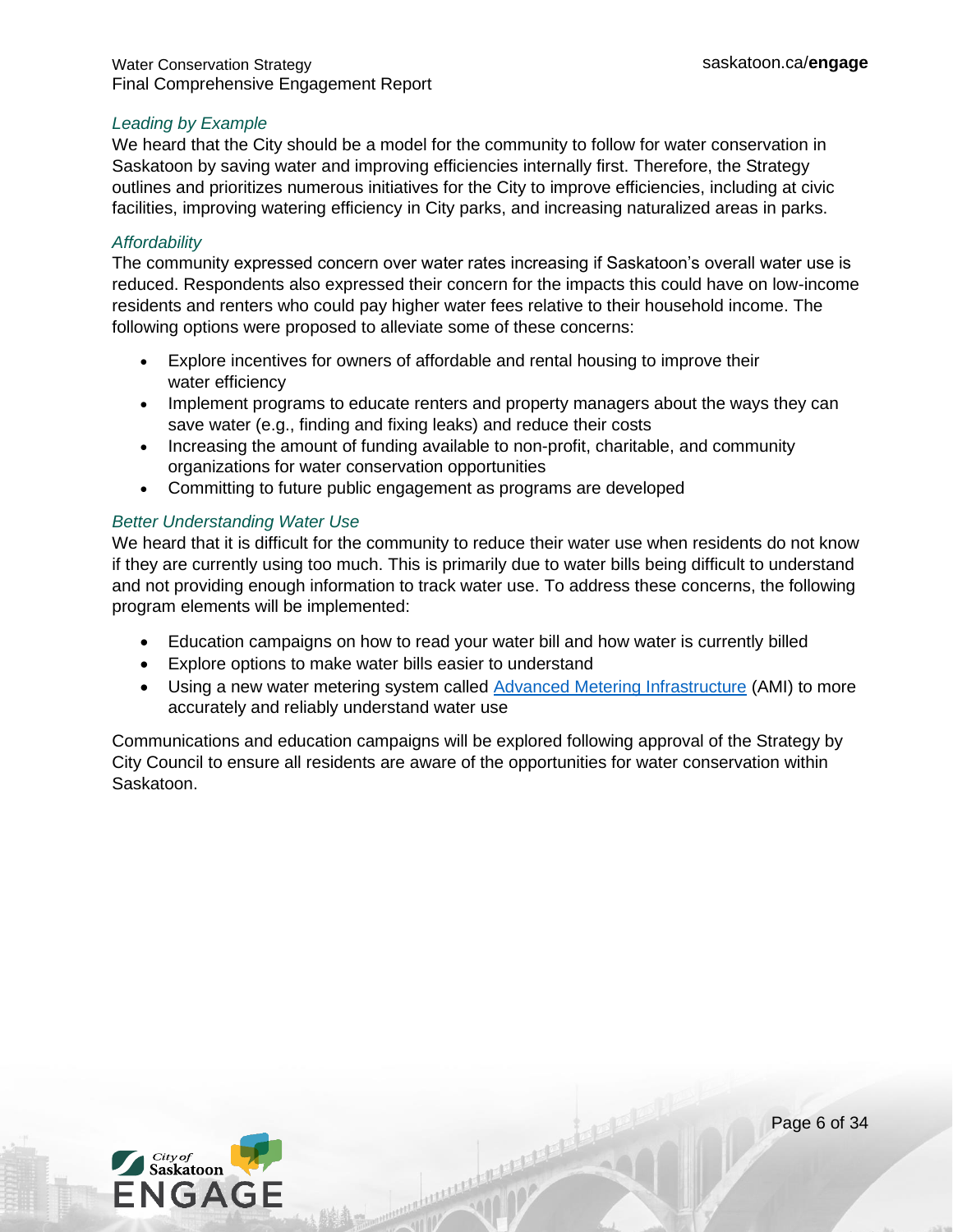# <span id="page-6-0"></span>**Contents**

| $\mathbf{1}$ |       |  |
|--------------|-------|--|
| 1.1          |       |  |
|              | 1.2   |  |
|              | 1.3   |  |
|              | 1.4   |  |
|              | 1.5   |  |
|              | 1.5.1 |  |
|              | 1.5.2 |  |
|              | 1.5.3 |  |
|              | 1.5.4 |  |
| 2            |       |  |
|              | 2.1   |  |
|              | 2.1.1 |  |
|              | 2.1.2 |  |
|              | 2.1.3 |  |
|              | 2.1.4 |  |
|              | 2.2   |  |
|              | 2.2.1 |  |
|              | 2.2.2 |  |
|              | 2.2.3 |  |
|              | 2.2.4 |  |
|              | 2.3   |  |
|              | 2.3.1 |  |
|              | 2.3.2 |  |
|              | 2.3.3 |  |
|              | 2.3.4 |  |
|              | 2.4   |  |
|              | 2.4.1 |  |

HURRICH COMPANY AND DESCRIPTION



Page 7 of 34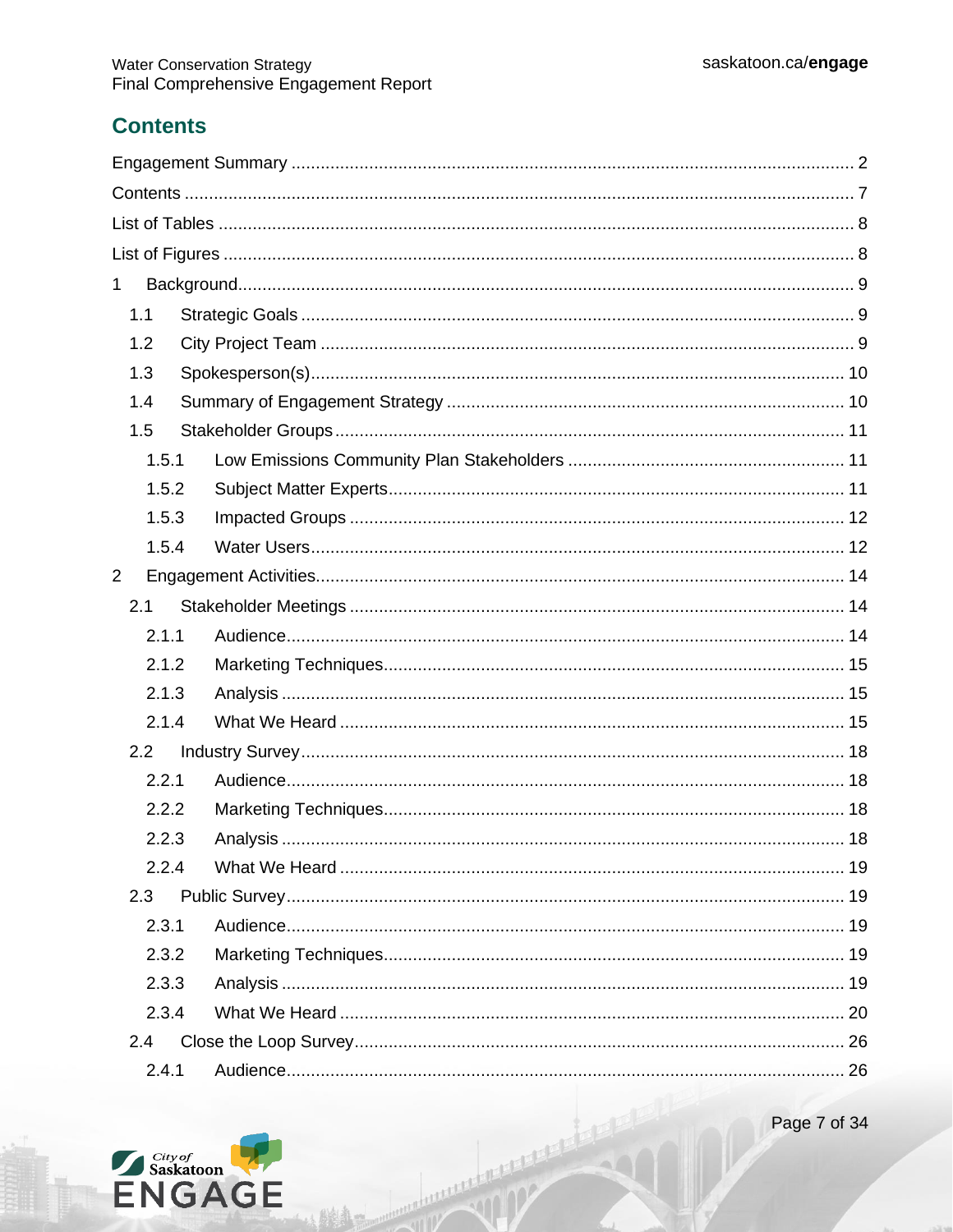| 2.4.2 |  |  |
|-------|--|--|
| 2.4.3 |  |  |
| 2.4.4 |  |  |
| 2.5   |  |  |
| 2.5.1 |  |  |
| 2.5.2 |  |  |
| 2.5.3 |  |  |
| 2.5.4 |  |  |
| 2.6   |  |  |
| 2.6.1 |  |  |
| 2.6.2 |  |  |
| 2.6.3 |  |  |
| 2.6.4 |  |  |
| 3     |  |  |
| 3.1   |  |  |
| 3.2   |  |  |
| 3.3   |  |  |
| 3.4   |  |  |
| 4     |  |  |

# <span id="page-7-0"></span>**List of Tables**

# <span id="page-7-1"></span>**List of Figures**

HARRIST CREATIVE AND INCOME.



Page 8 of 34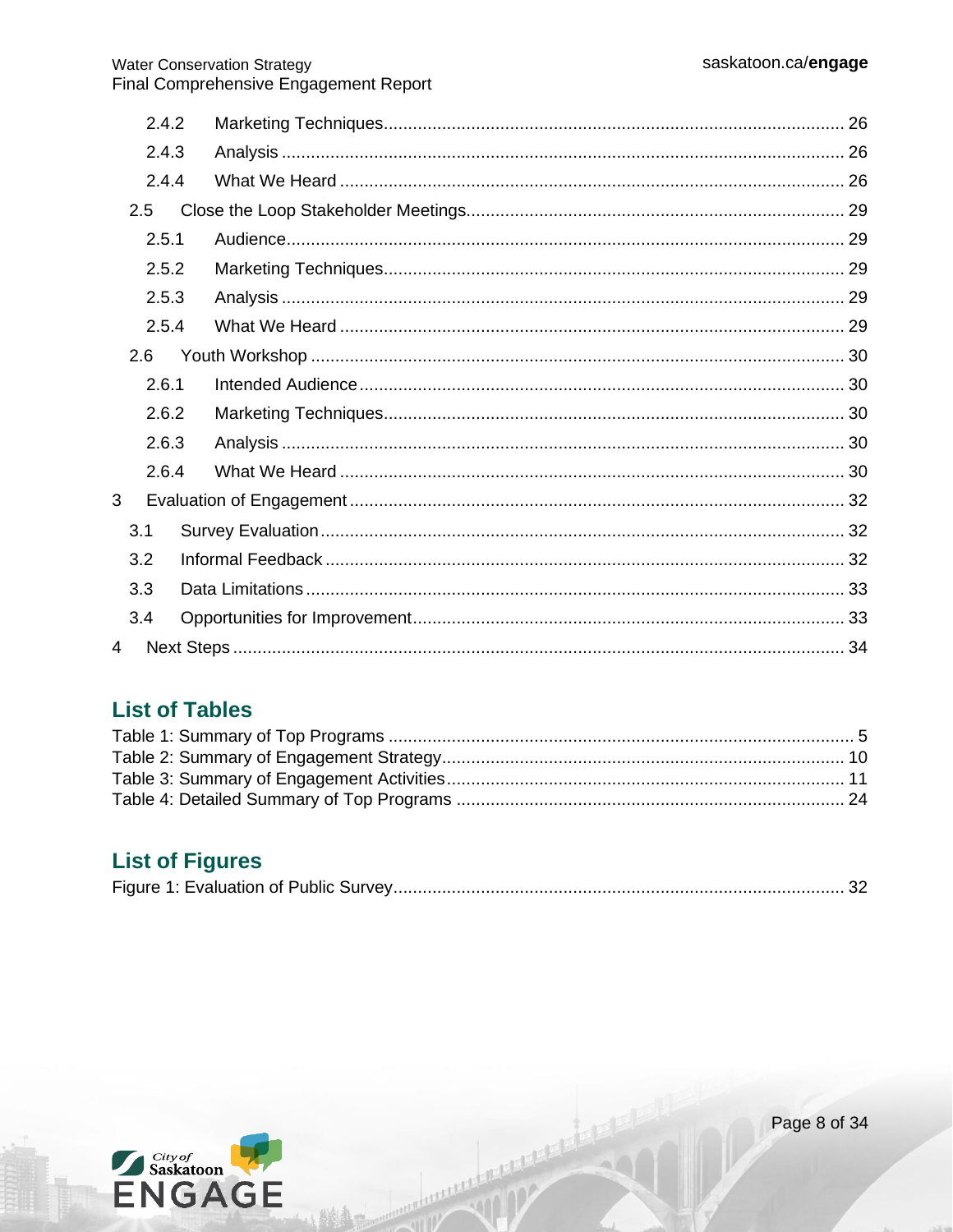# <span id="page-8-0"></span>**1 Background**

The City of Saskatoon (City) is developing a long-term Water Conservation Strategy (Strategy) that will focus on all water uses and users including residential; the industrial, commercial, and institutional sector; the City itself; and water used indoors and outdoors. Though there are many reasons to conserve water in Saskatoon, four stand out:

- 1. The pressing need to reduce greenhouse gas emissions. Water and wastewater treatment accounted for a third of total municipal government emissions in 2019, an increased by 8.3% from the 2014 baseline. The [Low Emissions Community Plan](https://www.saskatoon.ca/sites/default/files/documents/low_emissions_report-aug8_web.pdf) re-affirms City Council's commitments to reduce emissions from the municipal government by 40% (relative to 2014) by 2023, and by 80% by 2050.
- 2. Help manage water demand—especially during summer peak periods. This will ease strains on our capacity-limited water systems and create opportunities to better manage and schedule our capital expenditures and potentially defer or reduce spending.
- 3. Increase system resilience and maximize capacities to deal with intensifying outcomes of climate change.
- 4. Help all households and businesses better moderate their water use. This can relieve the utility burden to those most impacted by cost increases by placing equity and opportunity at the forefront of water conservation, making programs accessible for all residents.

The Strategy aims to develop and gain approval for initiatives that could lead to incentive programs for residents and businesses, develop best practices and educational materials, and create the potential for changes to policies/regulations. Strategy outcomes include identifying the benefits and impacts of water conservation initiatives, developing a prioritized list of recommended water conservation initiatives, and determining how they should be implemented.The Strategy supports numerous sustainability initiatives within the City and is included in the [Low Emission Community](https://www.saskatoon.ca/sites/default/files/documents/low_emissions_report-aug8_web.pdf)  [Plan.](https://www.saskatoon.ca/sites/default/files/documents/low_emissions_report-aug8_web.pdf)

From February 2020 – June 2021, City Administration engaged the community and various stakeholders on relevant components of the Strategy. Based on what we heard, in addition to further research and internal considerations, City Administration has developed a comprehensive strategy that will be presented to City Council in 2022.

# <span id="page-8-1"></span>**1.1 Strategic Goals**

This project supports the Strategic Goals of Environmental Leadership and Sustainable Growth, contributing to reducing our consumption of water and energy.

# <span id="page-8-2"></span>**1.2 City Project Team**

- Jeanna South, Director, Sustainability
- Russ Munro, Director, Saskatoon Water
- Pam Hamoline, Interim Director, Saskatoon Water
- Amber Weckworth, Manager, Climate, Strategy, and Data, Sustainability
- Genevieve Russell, Special Project Manager, Sustainability
- Bibian Rajakumar, Energy Manager, Saskatoon Water
- Gabriella James, Accounting Coordinator, Finance
- Megan Quintal, Marketing Consultant, Communications & Public Engagement
- Kenton Lysak, Engagement Consultant, Communications & Public Engagement

mental de l'argentier



Page 9 of 34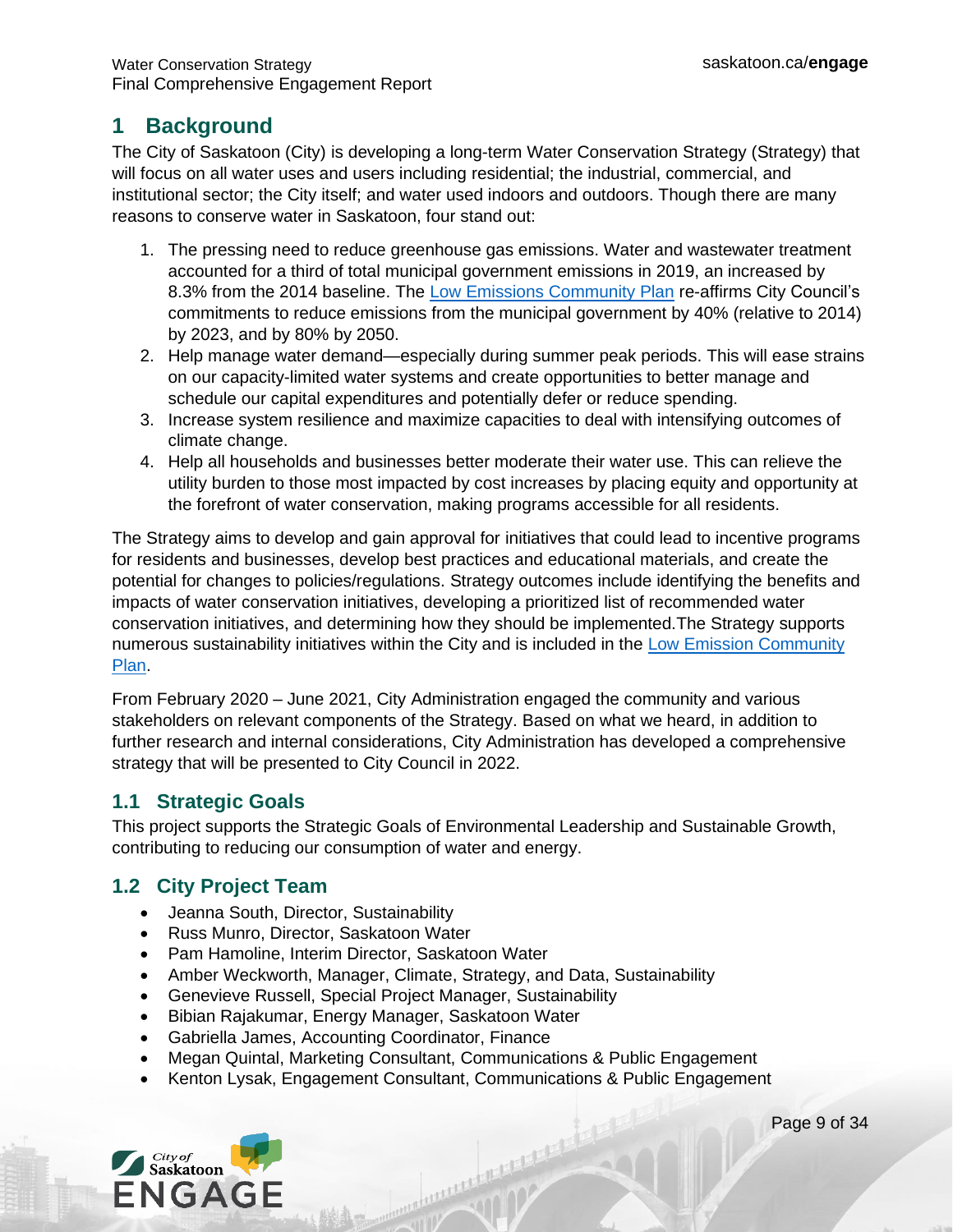#### <span id="page-9-0"></span>**1.3 Spokesperson(s)**

- Jeanna South, Director, Sustainability
- Amber Weckworth, Manager Climate, Strategy, and Data, Sustainability

### <span id="page-9-1"></span>**1.4 Summary of Engagement Strategy**

Internal and external stakeholders were provided the opportunity to inform the following engagement goals:

#### **Phase 0: Involvement of Low Emission Community Plan Stakeholders**

• Determine the level of interest of past Low Emission Community Plan stakeholders

#### **Phase 1: Options Identification**

- Identify potential program options to be incorporated in the Strategy
- Identify benefits and barriers to water conservation initiatives in Saskatoon
- Of the potential initiatives, identify opportunities to enhance benefits and mitigate barriers

#### **Phase 2: Prioritization**

- Determine support for the proposed initiatives with wider stakeholder base
- Identify public preference for proposed initiatives to help inform their prioritization
- Select preferred initiatives to prioritize in the Strategy

#### **Phase 3: Close the Loop**

• Share relevant components of the Strategy to validate our findings, determine overall support and identify any final red flags

A summary of stakeholders, level of influence, engagement objectives, engagement goals and engagement activities completed are provided below.

| <b>Phase</b> | <b>Stakeholders</b>                                                           | Level of<br><b>Influence</b> | <b>Engagement Objective</b>                                                                            | <b>Engagement</b><br>Goal | <b>Engagement</b><br><b>Activities</b> |
|--------------|-------------------------------------------------------------------------------|------------------------------|--------------------------------------------------------------------------------------------------------|---------------------------|----------------------------------------|
| $\bf{0}$     | Low Emission<br><b>Community Plan</b><br><b>Stakeholders</b>                  | Involve                      | Determine the level of interest of past<br>Low Emission Community Plan<br>stakeholders                 | Involvement               | Correspondence<br>Meetings             |
|              | Impacted Groups<br><b>Subject Matter Experts</b>                              | Collaborate                  | Identify potential program options and<br>opportunities that enhance benefits<br>and mitigate barriers | Options<br>Identification | Correspondence<br><b>Meetings</b>      |
| $\mathbf{2}$ | <b>Impacted Groups</b><br><b>Subject Matter Experts</b><br><b>Water Users</b> | Involve                      | Determine public preference for the<br>initiatives to prioritize them within the<br>Strategy           | Prioritization            | Correspondence<br>Meetings<br>Surveys  |
| 3            | <b>Impacted Groups</b><br><b>Subject Matter Experts</b><br><b>Water Users</b> | Consult                      | Validate findings, determine overall<br>support and identify final red flags                           | Close the<br>Loop         | Correspondence<br>Meetings<br>Survey   |

*Table 2: Summary of Engagement Strategy*

*\* Correspondence refers to emails, phone calls, and virtual meetings with stakeholders*

A summary of engagement activities, activity dates, stakeholders, and number of participants engaged for each engagement phase is provided in the table below.

manuration of the second state

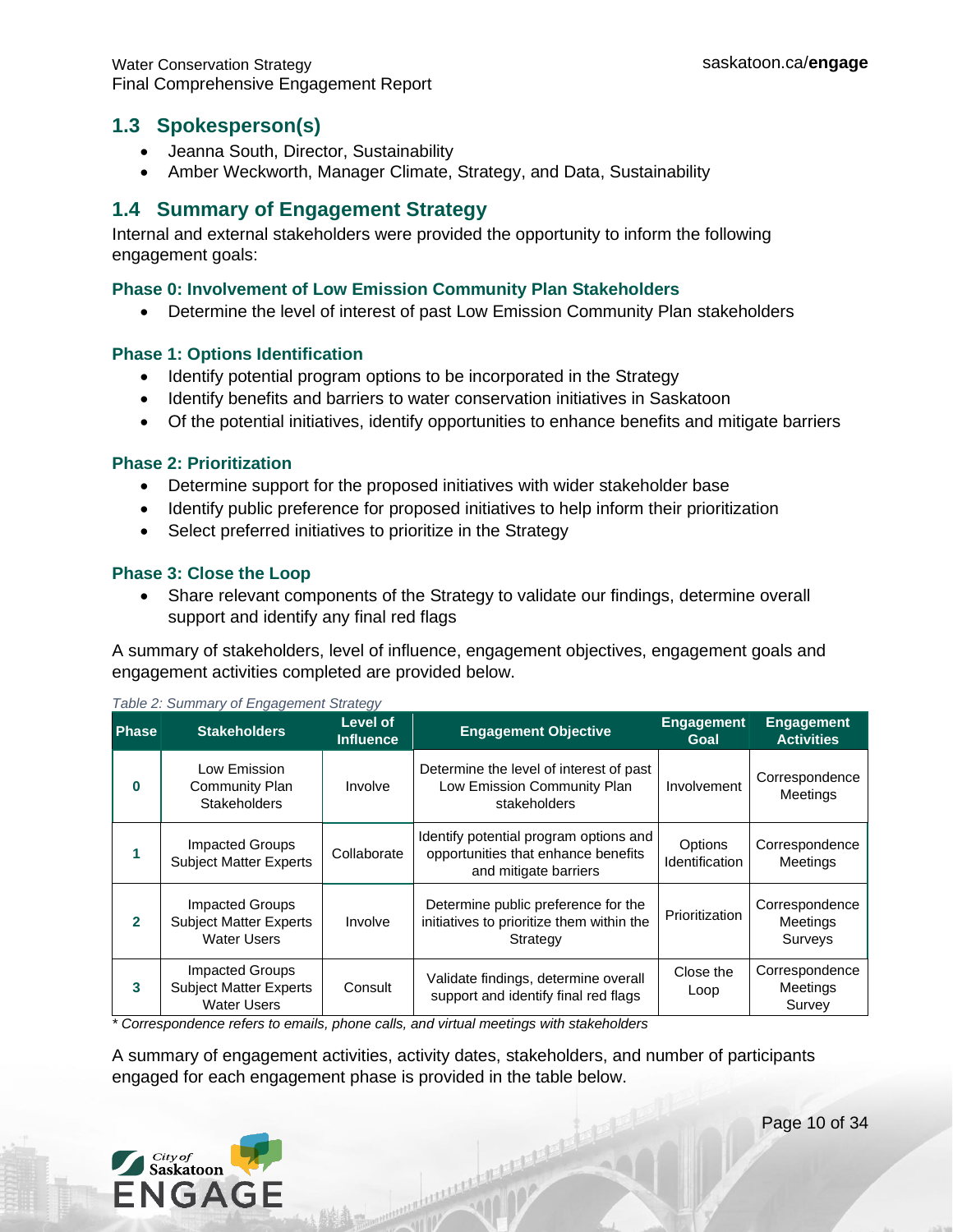*Table 3: Summary of Engagement Activities*

| <b>Phase</b>                                         | <b>Stakeholders</b>                        | <b>Activity</b>        | Date(s)                | <b>Participants</b> |
|------------------------------------------------------|--------------------------------------------|------------------------|------------------------|---------------------|
|                                                      | Low Emission Community Plan Stakeholders   | Correspondence         | February 2020          | 12                  |
| O                                                    |                                            |                        | Subtotal:              | 12                  |
|                                                      | Impacted Groups and Subject Matter Experts | Meetings               | February to March 2020 | 48                  |
|                                                      |                                            |                        | Subtotal:              | 48                  |
|                                                      | <b>Impacted Groups and Water Users</b>     | <b>Public Survey</b>   | December 2020          | 527                 |
| $\mathbf{2}$                                         | <b>Subject Matter Experts</b>              | <b>Industry Survey</b> | December 2020          | 28                  |
|                                                      |                                            |                        | Subtotal:              | 555                 |
|                                                      | All Stakeholders                           | Survey                 | March to April 2021    | 356                 |
| 3                                                    | Renters of Saskatoon and Area              | Meeting                | <b>April 2021</b>      |                     |
|                                                      | Saskatoon Open Door Society                | Youth Workshop         | April 2021             | 10                  |
|                                                      | Saskatoon Tribal Council Cress Housing     | Meeting                | February to June 2021  | 3                   |
|                                                      |                                            |                        | Subtotal:              | 370                 |
| Total participation from February 2020 to June 2021: |                                            |                        |                        | 985                 |

Engagement activities, stakeholders, marketing techniques, analysis methods and results are described in this report followed by a summary of evaluation feedback and data limitations.

### <span id="page-10-0"></span>**1.5 Stakeholder Groups**

<span id="page-10-3"></span>A total of five stakeholder groups were identified with the potential to be impacted by the outcomes of the Strategy. These groups included:

#### <span id="page-10-1"></span>**1.5.1 Low Emissions Community Plan Stakeholders**

Organizations engaged during the development of the Low Emissions Community Plan were invited to be engaged on future Low Emissions Community Plan initiatives, including the Strategy. If the identified stakeholders showed interest in engaging, they were assigned to the most relevant stakeholder group described below. Low Emissions Community Plan stakeholders included:

- Business Improvement Districts
- Greater Saskatoon Chamber of Commerce
- North Saskatoon Business Association
- Saskatoon & Region Homebuilders Association
- Federated Cooperatives Limited
- Nutrien
- University of Saskatchewan

#### <span id="page-10-2"></span>**1.5.2 Subject Matter Experts**

Internal and external stakeholders with experience or knowledge related to water conservation, retrofits, water costing, and indoor/outdoor water usage. These included:

muniche Comment

- Academic institutions:
	- o Global Institute for Water Security
	- o Global Water Futures
	- o University of Saskatchewan
		- **School of Environment and Sustainability**



Page 11 of 34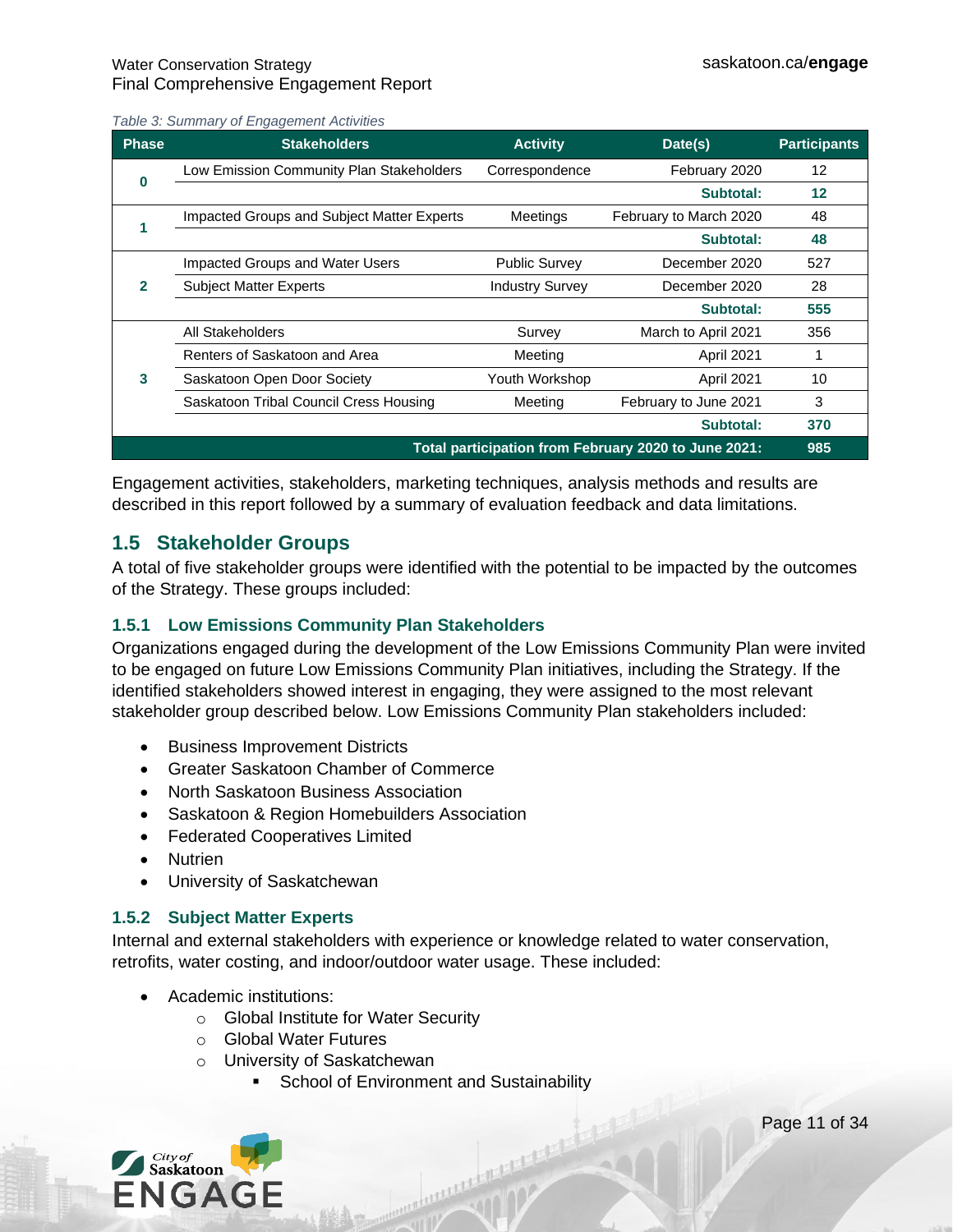- **E** Sustainability Division
- City administration
	- o Saskatoon Water
	- o Water and Waste Operations
- Community organizations
	- o Meewasin
	- o Partners For the Saskatchewan River Basin
	- o Safe Drinking Water Foundation
	- o Saskatchewan Environmental Society
	- o Saskatchewan Environmental & Industry Managers Association
	- o Saskatoon Food Bank and Learning Center
- Individuals recognized for innovation in water conservation technologies or programming
- Industry professionals:
	- o Building operators
	- o Energy Management Task Force
	- o General contractors
	- o Irrigation installers
	- o Plumbers and plumbing equipment suppliers
		- United Association of Plumbers and Pipefitters Local 179
	- o Refrigeration professionals
	- o Saskatoon and Region Home Builders Association
- SaskWater
- Water managers from other jurisdictions or the industrial, commercial, and institutional sector

#### <span id="page-11-0"></span>**1.5.3 Impacted Groups**

Those who may be disproportionately impacted by the implementation of water conservation initiatives, including:

- Indigenous organizations
	- o City of Saskatoon Indigenous Technical Advisory Committee
	- o Saskatoon Indigenous Community Action Plan
	- o Saskatoon Tribal Council
- Low-income residents and organizations
- Renters of Saskatoon and Area
- Structurally excluded and equity-deserving residents

#### <span id="page-11-1"></span>**1.5.4 Water Users**

The community and stakeholders who use water and have the potential to participate in water conservation initiatives once implemented, including:

Antonio Anticipale

- CHEP Good Food and Community Garden Leaders
- City Administration
	- o Facilities
	- o Parks
	- o Recreation and Community Development
	- o Saskatoon Light and Power
- Community Associations

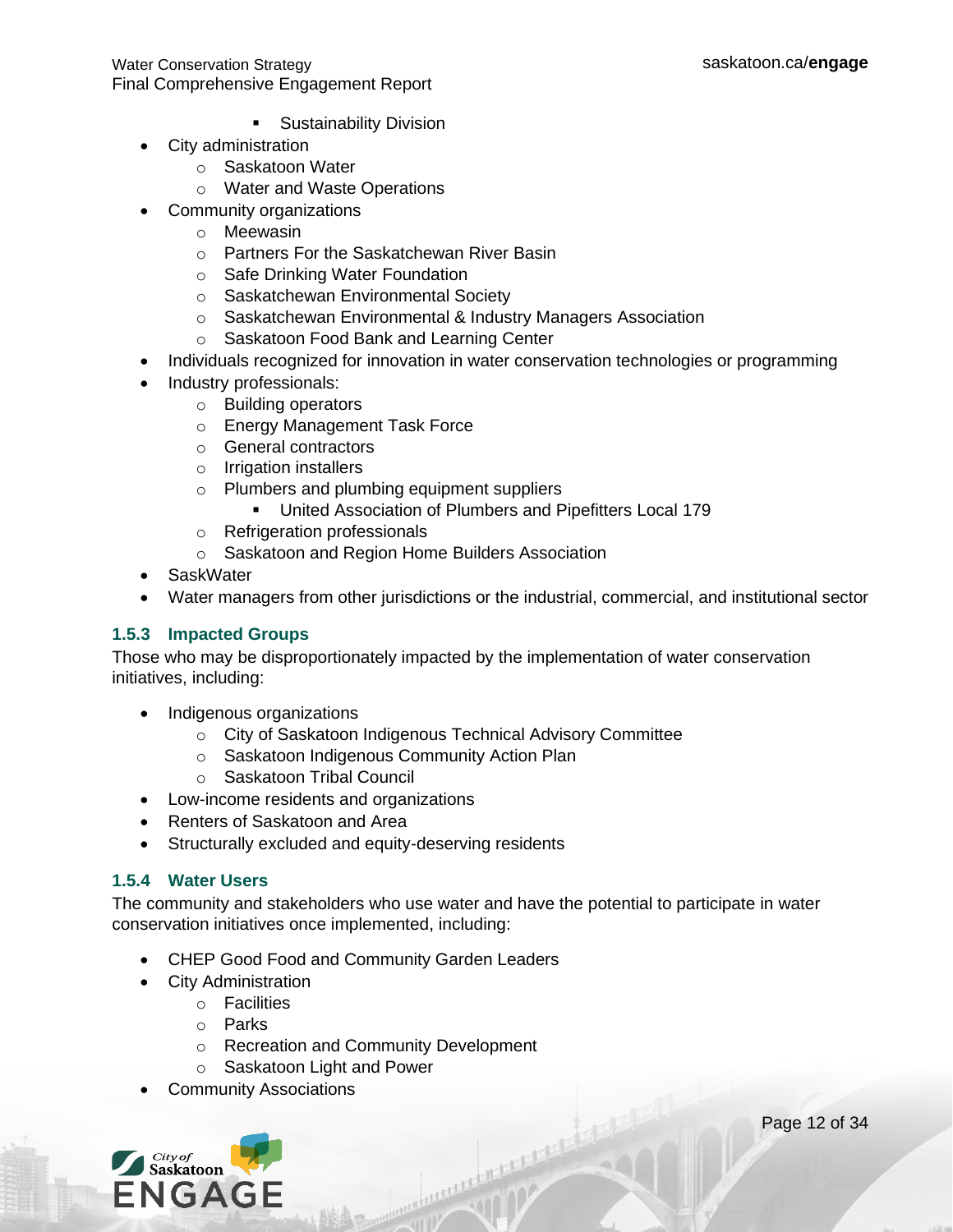- Developers
- Golf Courses
- Industrial, commercial, and institutional sector (i.e., businesses and organizations)
	- o Breweries
	- o Business Improvement Districts
	- o Greater Saskatoon Chamber of Commerce
	- o North Saskatoon Business Association
	- o Federated Cooperatives Limited
	- o Maple Leaf Foods
	- o Nutrien
- Property managers
- Residents
- Saskatchewan Landlords' Association
- Saskatoon Food Bank and Learning Center

Engagement with stakeholders aimed to be inclusive in terms of neighbourhood, age, gender, marital status, family size, culture, citizenship, income, etc.

married and state

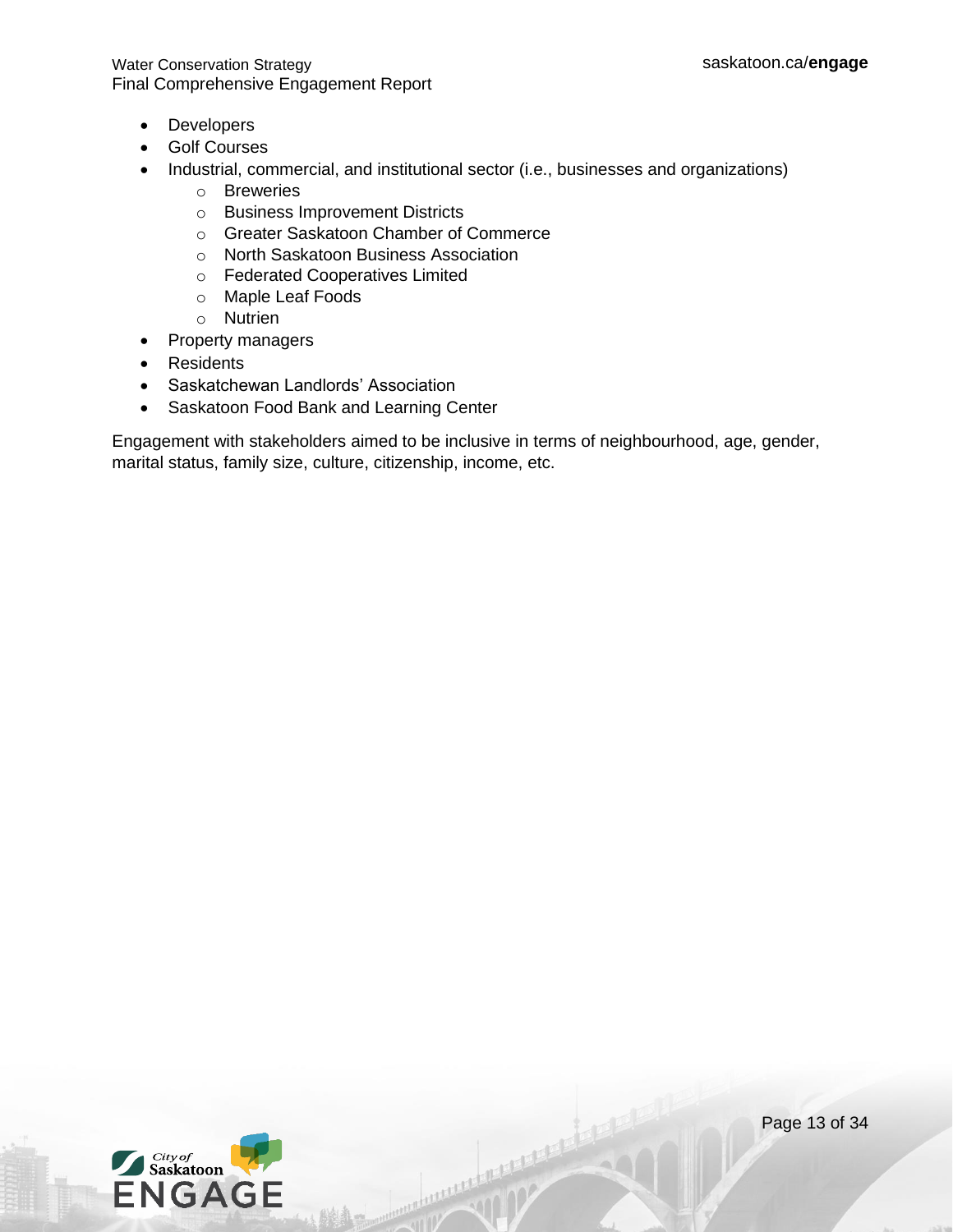# <span id="page-13-0"></span>**2 Engagement Activities**

Stakeholders provided their feedback through a series of surveys, stakeholder meetings, a youth workshop, or by contacting the project team directly, which are described below.

### <span id="page-13-1"></span>**2.1 Stakeholder Meetings**

Numerous stakeholder meetings were held from February to March 2020 to identify potential program options and opportunities that enhance benefits and mitigate barriers.

#### <span id="page-13-2"></span>**2.1.1 Audience**

Consultations were held with various Impacted Groups and Subject Matter Experts. A total of 48 attendees from 29 organizations and businesses participated, including representatives from:

Anterior Literature

- 9 Mile Brewery
- AMRE Supply
- Business Improvement Districts
- Chris Irrigation
- Cimco Refrigeration
- City of Saskatoon
	- o Facilities
		- o Parks
		- o Recreation and Community Development
- EMCO
- Energy Management Task Force
- Excel Refrigeration
- Federated Cooperatives Limited
- Global Institute for Water Security
- Janzen Earthscaping
- Maple Leaf Foods
- Mechanical Contractors Association of Saskatchewan
- Meewasin
- Q-Jay Irrigation
- Rainforest Irrigation
- Sprinklers Work
- Partners For the Saskatchewan River Basin
- Polar Refrigeration
- Safe Drinking Water Foundation
- Saskatchewan Environmental Society
- Saskatoon and Region Home Builders Association
- Saskatoon Light and Power
- SiteOne
- South Saskatchewan River Watershed Stewards
- University of Saskatchewan

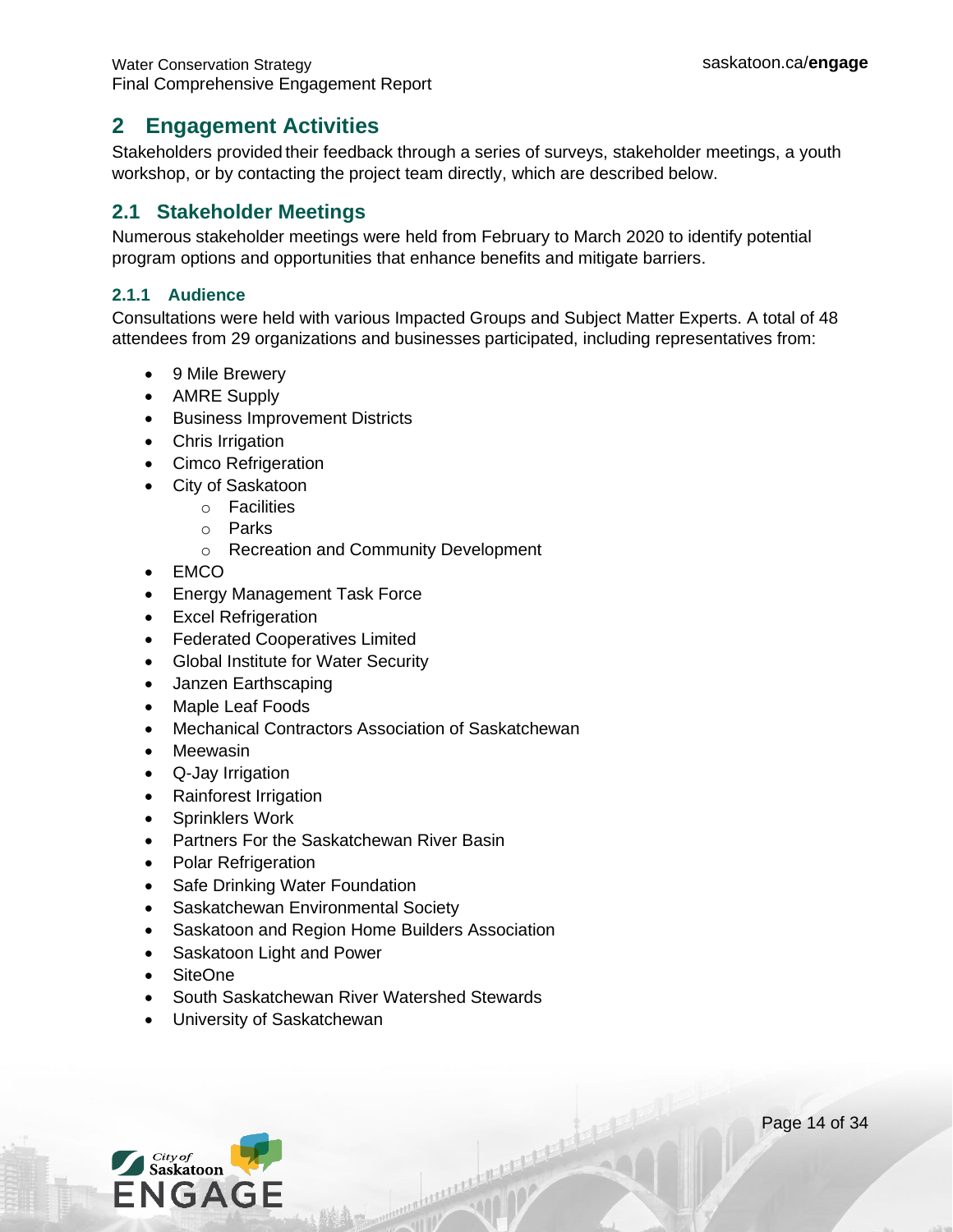#### <span id="page-14-0"></span>**2.1.2 Marketing Techniques**

Select Impacted Groups and Subject Matter Experts were invited to participate via email or phone; therefore, no marketing techniques were employed.

#### <span id="page-14-1"></span>**2.1.3 Analysis**

The results were analyzed using qualitative methods, including the thematic analysis and the open coding of responses.

#### <span id="page-14-2"></span>**2.1.4 What We Heard**

#### *Businesses, Business Organizations and Industry Associations*

Respondents identified several benefits for businesses to conserve water, including cost saving options to implement more sustainable initiatives. Many businesses are combining environmental savings with fiscal savings to be more environmentally minded while also improving cost efficiencies. Numerous barriers to water conservation in the business community were provided, including the costs associated with making upgrades, lack of awareness on the opportunities that are available, and the compounding improvements needed for business in older buildings. Numerous businesses are actively taking steps to conserve water and could be encouraged to share their success stories to facilitate greater uptake within the business community.

Participants were hesitant in identifying the top programs for businesses due to business needs and preferences varying; however, participants supported assessments and fixture incentives, capacity buybacks, and once-through cooling systems location and replacement programs. Education was identified as a critical component for any of the proposed programs and participants provided numerous suggestions for opportunities including, creating incentive programs that are easy to access, slowly phasing-in initiatives through pilot programs, showing savings through engaging formats, and working with suppliers to share messaging.

#### *Environmental Organizations*

Numerous organizations provided information regarding their water conservation efforts and the current threats to water conservation within Saskatoon, including climate change, drought/flooding, and pollution/contaminants. Respondents suggested that the City could save approximately 5-10% through water conservation initiatives; however, this amount was commonly viewed as being too low to contribute to the amount of change needed. It was recommended that the City introduces gradual targets that are flexible in nature to support forming habits and combat individuals viewing targets as unattainable goals.

Of the potential programs presented both outdoor and indoor residential water use were identified as priorities. Public incentive programs, programs that promote behavioural changes, and irrigation systems for the industrial, commercial, and institutional sectors were received the most support. Suggestions to increase up-take were provided, including creating an accessible resource repository (i.e., website), formatting water bills to show potential savings, and creating neighbourhood competitions to improve efficiencies.

#### *Irrigation Professionals*

Participants identified that between 25% to 60% of Saskatoon homes that have in-ground sprinkler systems could significantly improve their watering efficiency by installing better designed systems with more modern equipment, incorporating xeriscaping techniques, and promoting better water use through education and public awareness. Numerous measures to achieve the largest savings were



Page 15 of 34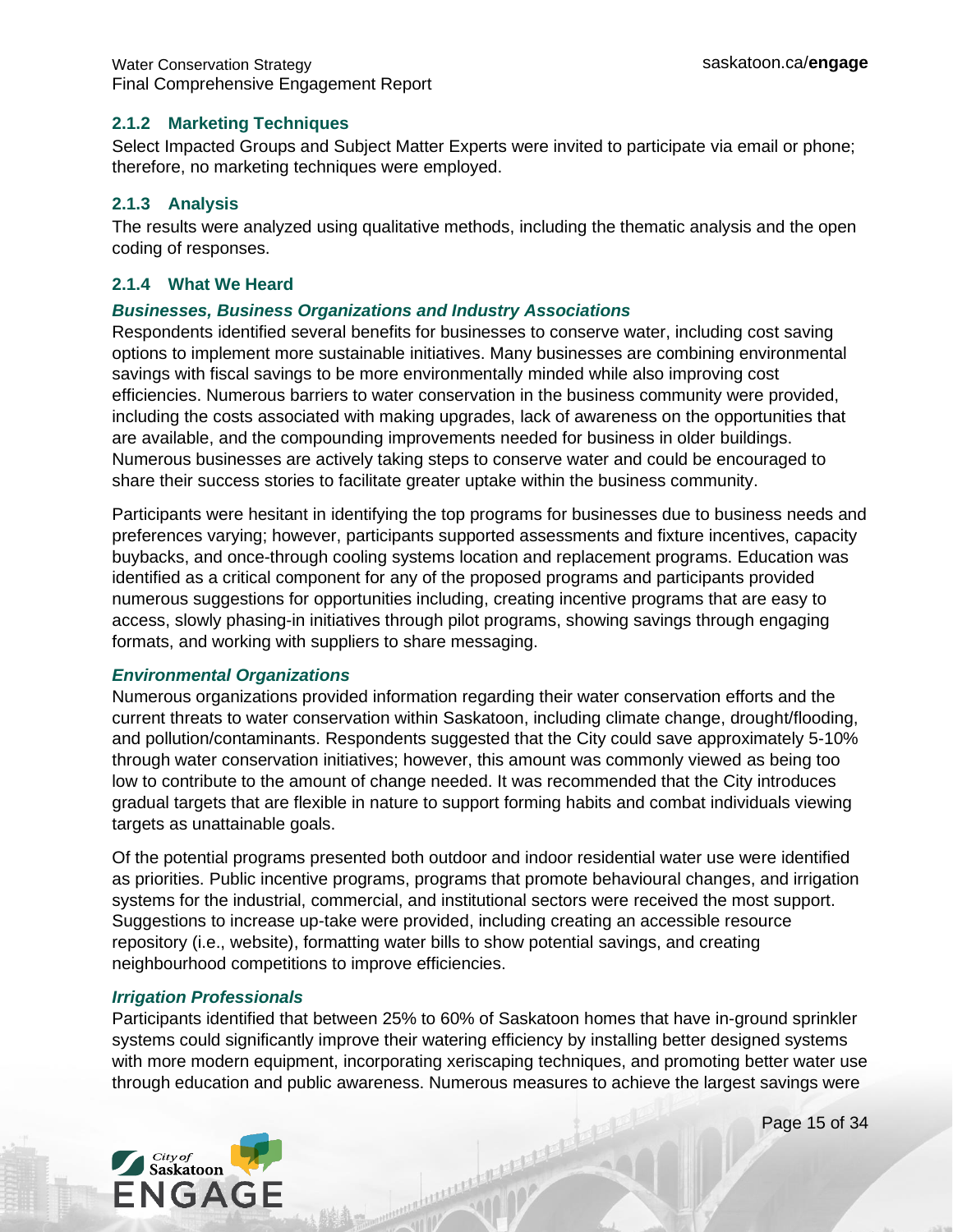provided, including installing rain sensors within the industrial, commercial, and institutional sector/multi-unit properties, improving criteria for commercial areas, and offering incentives. The majority of irrigation professionals agreed that incentives would help spur irrigation system tune-ups and thereby increase water savings. Participants noted system tune-ups should occur every two to three years, but more commonly occur annually for businesses/institutions and when they need repair. Annual tune-ups provide water-saving potential by reducing future repair costs.

Barriers to water conservation included shifting the importance of costs being the primary focus for consumers, users using outdated and wasteful systems/equipment, overwatering due to lack of education and manual systems (estimated to be around ~50% of homes with in-ground sprinklers), and a current lack of standards/regulations. It was suggested that many of these barriers could be eliminated by upgrading irrigation-system controllers, allowing users to save significant amounts of water by reducing overwatering, controlling irrigation times, and accounting for variations in the landscape.

Respondents were strongly in favor of the City providing training and certification focused on irrigation system design for water conservation purposes. Most respondents agreed that this form of training could lead to better systems and water savings, as well as a sense of comfort for clients. Numerous training opportunities were identified, and it was suggested that training needs to be available for professionals outside of the irrigation industry to improve the overall knowledge within the professional community. Uptake would be favorable if the cost was low, training occurred during the off-season (i.e., winter season) and training was framed as an opportunity for recognition amongst professionals.

Education was recognized as a critical component for water conservation and efficiency for all sectors; however, it needs to align with best practises in the industry and be freely accessible to all users. Numerous suggestions on what to educate users on were provided, including costs and your water bill, how an efficient irrigation system works, and how to adjust the system to improve efficiency.

#### *Plumbing Professionals*

Respondents recognized the potential for water conservation in Saskatoon and identified the largest opportunities for homes and businesses as updating to modern fixtures and toilets, using flowthrough humidifiers, installing grey water systems, and improving irrigation systems. It was recognized that manufacturers are leading the curve in water conservation technologies, causing clients to be unaware of the differences in functionality between water efficient and non-efficient fixtures. Barriers to water conservation that were identified included education, associated costs, and changing technologies that discourage changes in habits.

The majority of respondents agreed that upgrades to toilets and showerheads would save significant amounts of water. Respondents identified that a clear movement towards installing these forms of upgrades has been seen within the industry, especially within hospitality and property industries. Respondents estimated that up to 50% of toilets and showerheads in older neighborhoods and buildings could need such upgrades. However, respondents viewed replacement incentives with mixed opinions since customers often look for the most aesthetically pleasing or least expensive option. Numerous suggestions were provided to increase uptake, including educating users on the potential cost savings through engaging formats, mandating all new houses to install water efficient fixtures, and accounting for pushback from large water users.

A CONTRACTOR AND A



Page 16 of 34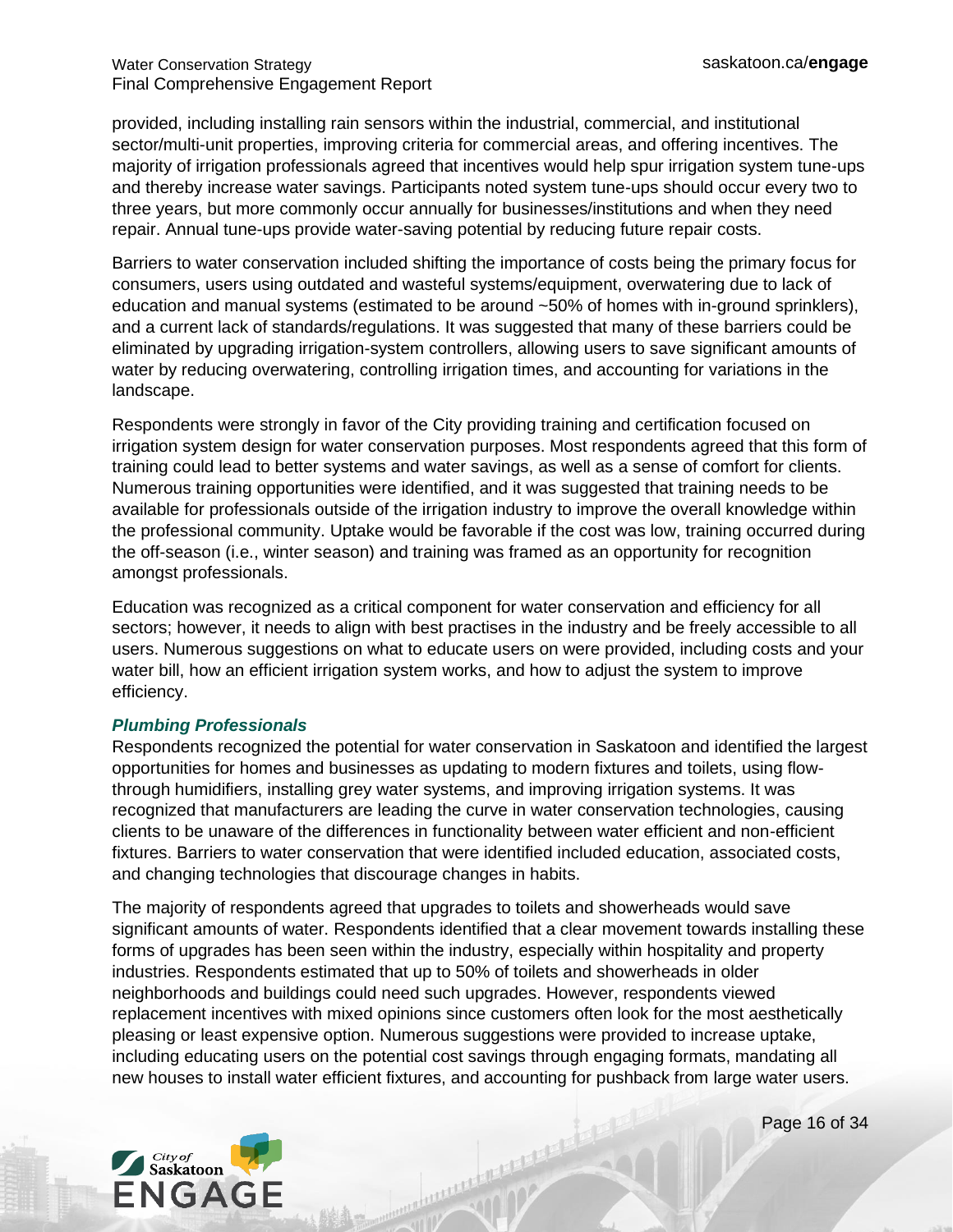Current educational gaps within the residential indoor water include identifying the amount of water wasted per individual, what steps the average resident can take to improve their water efficiency, and what new technologies exist.

Respondents were in favor of assessments and fixture incentive programs for the industrial, commercial, and institutional sectors. It was suggested that programs need to emphasize, in simple terms, the potential for water savings to improve up-take and ensure the process is collaborative (i.e., head of maintenance, building manager, and owner). Respondents felt that the greatest potential for water savings was the toilet and showerhead replacement program; however, commercial industries (ex. cleaning/sanitizing industries), gyms, and buildings cooled by watercooled condensing units were also identified as being important. To increase uptake within the industrial, commercial, and institutional sector respondents suggested providing incentives (minimum 10%), encouraging the use of reliable equipment, using assessments to promote positive changes. A capacity buyback program could also encourage building owners to invest in toilet replacements or reclaimed water systems.

Once-through cooling were identified as a major hindrance to water conservation. An estimated 100-200 once-through cooling systems units are within Saskatoon and are primarily found in leased properties, manufacturing centres, stores, food industries, and laboratories. These systems are being phased out by more improved systems with a payback period of 1-2 years, but the process is slow due to the high replacement costs and current location of the units. Suggestions to increase up-take include creating incentives and advertising them through professional networks, making financing options available, and adapting to changing technologies.

Out of the provided measures respondents identified reusing water and focusing on the industrial, commercial, and institutional sector as being of greatest importance and value. Respondents believed that focussing on the installation of retrofits (i.e., toilets, showerheads, etc.) within the industrial, commercial, and institutional sector would have the most support and up-take.

#### *Common Themes*

Common themes identified throughout the Stakeholder Meetings included the following:

*Better systems*: using modern equipment greatly improves water savings potential; design and use systems that reduce inefficiencies

*Costs*: the most mentioned and considered theme for users and stakeholders; upfront costs, increasing administrative costs, and the costs associated with large or compounding retrofits are a concern for many users; home builders are installing systems based on lowest price not water conservation; residents are looking for ways to reduce their costs/bills

*Education*: education is one of the most effective actions the City could take to encourage water conservation; users don't realize how much water they waste and how much money they lose because of it

*Incentives*: making all incentive programs simple easy to access

*Individual impacts*: understanding consequences at different scales (i.e., global, City, and individual) is crucial for greater uptake; find engaging and interactive ways to inform users of water savings potential; measuring and monitoring individual water usage is vital

A CONTRACTOR AND A



Page 17 of 34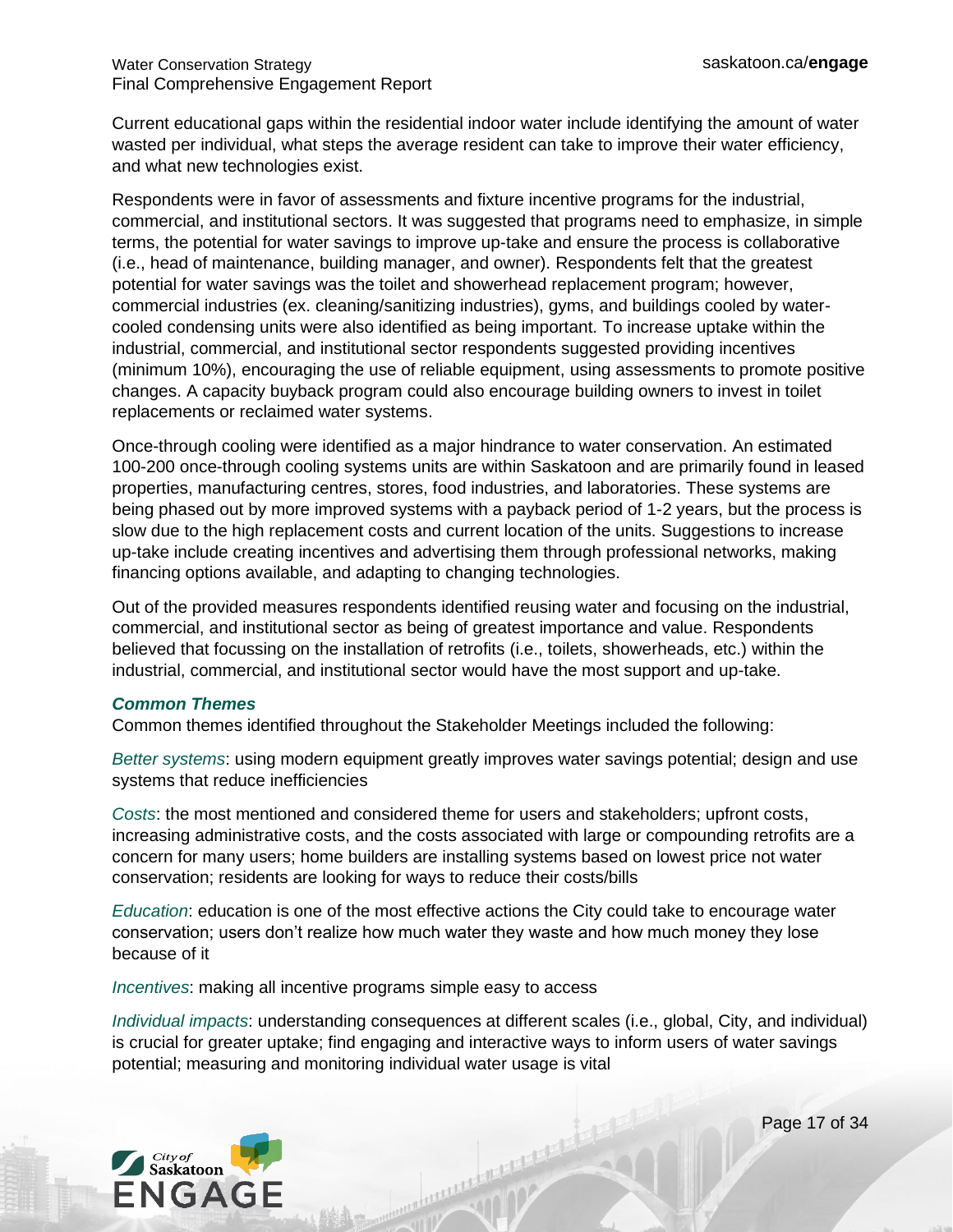*Lack of knowledge*: there currently is a lack of understanding of what opportunities exist; residents don't know who to talk to; homeowners can install equipment on their own, but they need training to properly manage it

*Prioritization*: users are unaware of what programs will maximize their water savings; competing priorities typically causes inaction

*Simplicity*: all program elements should be easily understood and implemented; reduce administrative costs when possible

*Targeting the already engaged*: target youth that have been shown to care significantly more about water conservation; target high-volume users to generate the most up-take

# <span id="page-17-0"></span>**2.2 Industry Survey**

City Administration conducted an online survey for industry stakeholders from December 1<sup>st</sup>, 2020 to December 21<sup>st</sup>, 2020. The Industry Survey comprised a total of 46 closed- and open-ended questions to identify stakeholder preference for the potential programs. Respondents were able to write-in "other" preferences for numerous questions and provide explanations for their preferences.

The Industry Survey closely mirrored the Public Survey, with additional industry-specific questions on the industry, commercial and institutional sector programs.

#### <span id="page-17-1"></span>**2.2.1 Audience**

The Industry Survey was intended for installers, general contractors, water managers, businesses, and building owners operating within Saskatoon. A total of 28 respondents participated in the survey. The largest group of respondents were involved in the environmental sector (28%), followed by real-estate or property managers (24%), and tradespeople (24%). The vast majority of participants operated in Saskatoon (92%). 27% of participants owned or managed commercial or industrial property in Saskatoon and 27% were currently a member of a Business Improvement District or business association.

#### <span id="page-17-2"></span>**2.2.2 Marketing Techniques**

The following marketing techniques were employed:

- 1. City Website
	- a. Updates to the Engage Page were made to encourage participation in the online survey
- 2. E-invites
	- a. Personalized emails were sent to select stakeholders and distributed to industry members via their associations
	- b. Numerous associations included the e-invite within newsletters and internal outreach methods

#### <span id="page-17-3"></span>**2.2.3 Analysis**

The participant feedback and survey data were analyzed for the following indicators:

- Most popular program combinations (count)
- Thematic analysis of reasoning offered for inclusion of certain programs over others

and the contract of the second state

• Opportunities that may improve accessibility and uptake



Page 18 of 34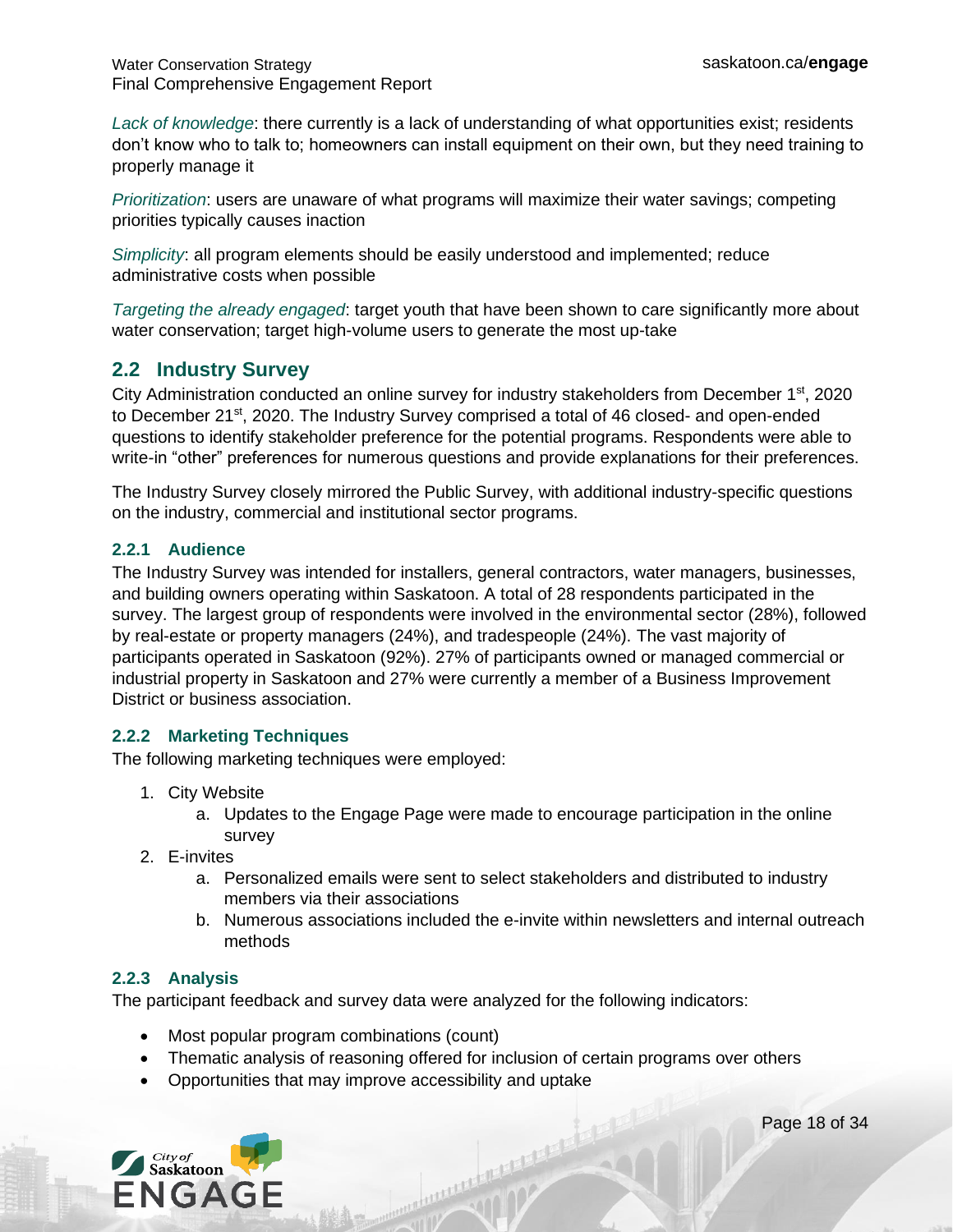Mixed methods were used to analyze the data. Qualitative methods included the thematic analysis and open coding of responses.

#### <span id="page-18-0"></span>**2.2.4 What We Heard**

Due to the similarities between the Industry and Public Surveys and the importance in comparing results, the results of both surveys were combined and are described in the following section.

# <span id="page-18-1"></span>**2.3 Public Survey**

City Administration conducted an online community survey from December 1<sup>st</sup> to December 21<sup>st</sup>, 2020. The survey comprised a total of 33 closed- and open-ended questions to identify their preferences for potential programs and components. Respondents were able to write-in "other" preferences for numerous questions and provide explanations for their preferences.

The Public Survey closely mirrored the Industry Survey, with additional public-specific questions.

#### <span id="page-18-2"></span>**2.3.1 Audience**

The Public Survey was created for Subject Matter Experts, Impacted Groups, and Water Users. A total of 527 respondents participated in the Public Survey. The largest group of respondents were residential homeowners (89%), followed by participants that rent property (10%).

#### <span id="page-18-3"></span>**2.3.2 Marketing Techniques**

A variety of marketing techniques were employed to reach the intended audience.

- 1. City Website
	- a. Updates to the Engage Page were made to encourage participation in the online survey
	- b. An article promoting the survey was published on MyCity and the Monday eblast
- 2. Social Media
	- a. The social media campaign, which ran from December 1<sup>st</sup> 21<sup>st</sup>, included Facebook and Twitter ads promoting the survey. An Instagram story with a clickable link was also used to promote the survey. All paid social media ads used location targeting
- 3. Digital
	- a. Online banner and display ads were also used, targeted to Saskatoon
- 4. Email
	- a. Personalized emails were sent to organizations and community members asking them to share the information with their members
- 5. Radio Ads
	- a. Radio ads ran from December  $1<sup>st</sup> 21<sup>st</sup>$  on local radio stations (Rawlco and Saskatoon Media Group) directing listeners to the Engage Page and public survey
- 6. Print Ads
	- a. A 1/8 colour ad was printed in the Saturday paper mid-way through the survey period

#### <span id="page-18-4"></span>**2.3.3 Analysis**

The participant feedback and survey data were analyzed for the following indicators:

- Most popular program combinations (count)
- Thematic analysis of reasoning offered for inclusion of certain programs over others

Communication of the Communication

• Opportunities that may improve accessibility and uptake



Page 19 of 34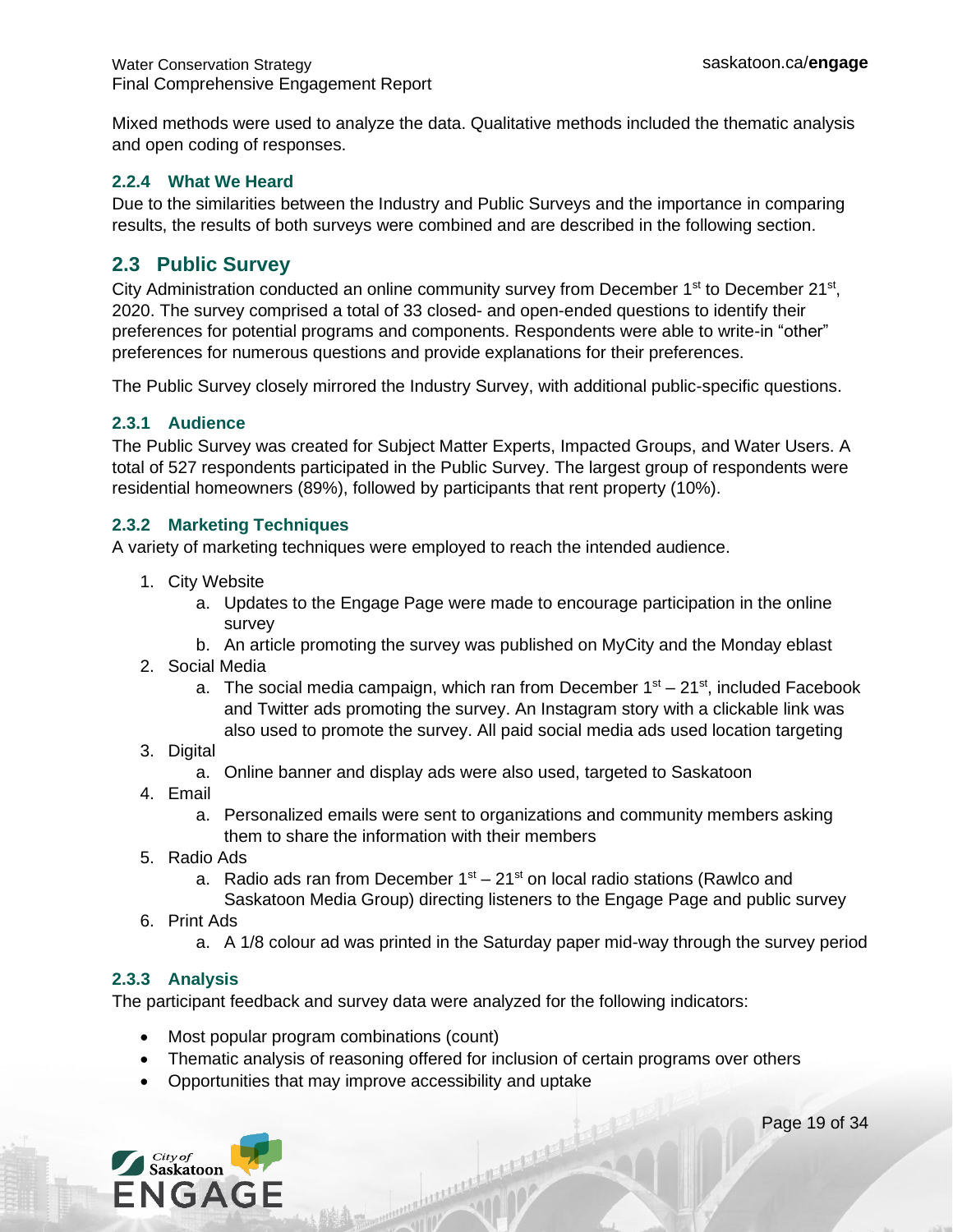Mixed methods were used to analyze the data. Qualitative methods included the thematic analysis and open coding of responses.

#### <span id="page-19-0"></span>**2.3.4 What We Heard**

#### *Importance of Water Conservation*

Respondents from both the industry and the public strongly support (79% and 66% respectively) water conservation as being important to their business or home. Numerous participants expressed their support for the City looking at improving water savings through conservation efforts. Although results differed slightly between industry and public participants, the top five reasons for conserving water amongst both groups were as follows:

- 1. Reducing unnecessary water usage
- 2. Caring for the environment
- 3. Reducing my water bill
- 4. Saving energy
- 5. Reducing greenhouse gas emissions

#### *Awareness and Barriers*

When asked whether they were aware of actions they could take to reduce their water consumption/bill, the public results were split between "somewhat" (49%) and "yes" (43%), with only 5% stating they were unaware of any actions.

Out of the proposed and suggested barriers that hold prevent users from making their homes or business more water efficient, participants identified the following as being the greatest challenges:



- 1. I don't know if I currently use too much water
- 2. Upgrades are too costly
- 3. I have already made my home/business water efficient
- 4. I don't know what to do and there are not enough resources
- 5. There are few funding programs and opportunities that help me

Comments provided by participants expanded on these barriers. Numerous individuals identified that as consumption decreases household water rates could increase, thereby providing no incentive for water users to conserve. Additional barriers were expressed by renters who are unable to track their water use due to the use of shared meters and stressed that it is not cost-effective for renters to install retrofits without the participation/contribution of their landlords. Other barriers included confusion with why water rates and charges are high, inability for low-income and structurally excluded residents to fully participate, and converting lead/outdated water systems. 2. Caring for<br>
3. Reducing<br>
4. Saving en<br>
5. Reducing<br>
4. Saving en<br>
5. Reducing<br>
4. Saving the public Reducing<br>
5% stating they were una<br>
Out of the proposed and<br>
business more water effi<br>
1. I don't know<br>
2. Upgrades<br>
3.

Participants identified numerous opportunities to combat these barriers, which included providing reliable sources of information on what products work, providing daily water use records, aggressively targeting larger users (i.e., industrial sectors), and water/actual administration costs

Communication of the Communication

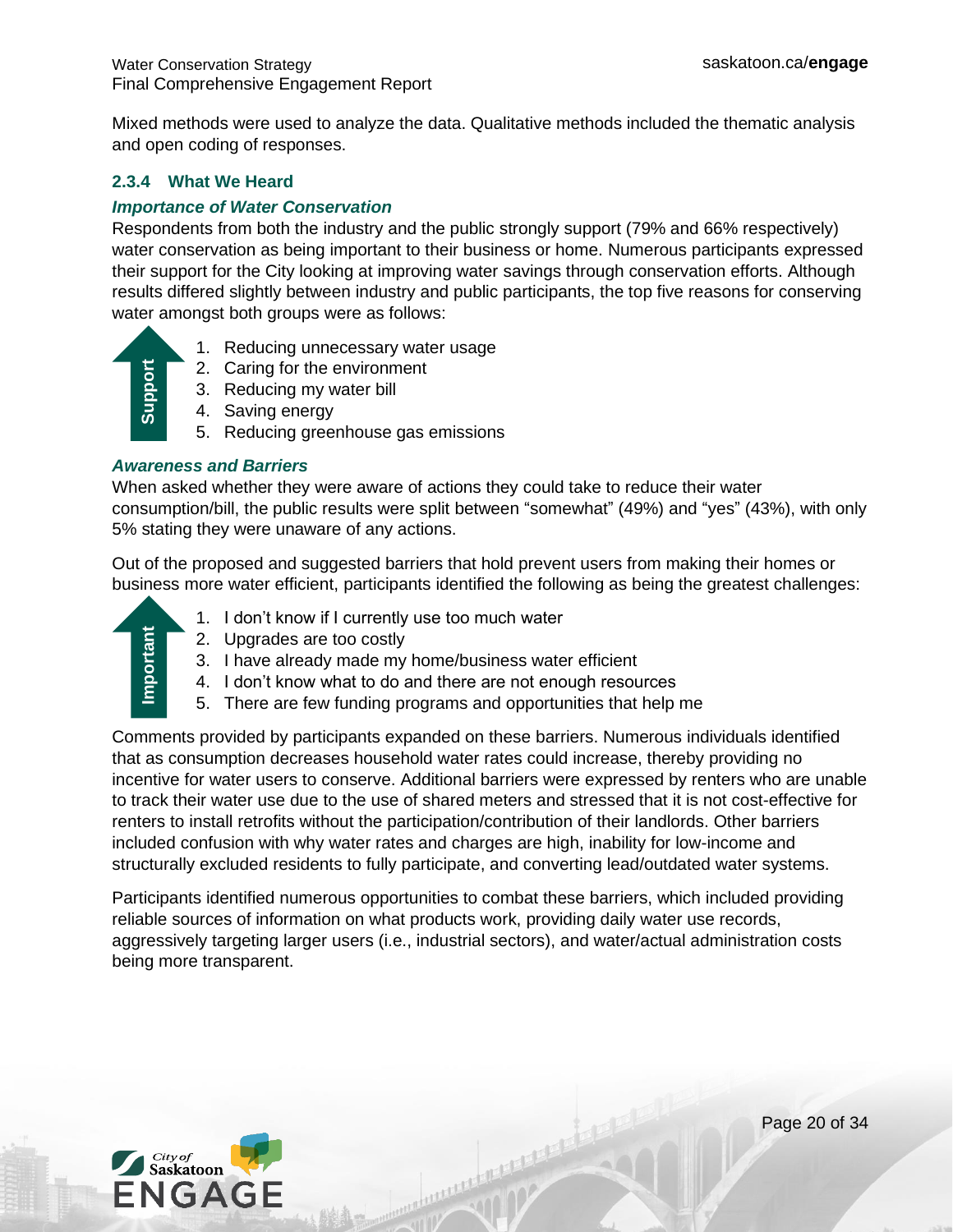#### *Education and Incentives*

When asked what types of incentives would increase their likelihood of making improvements, both industry and public participants ranked the following in order of their support:



- 1. Education on water saving improvements
- 2. Rebates provided at the till when purchasing from local suppliers
- 3. City providing fixtures at no-cost
- 4. Rebates provided through an application process
- 5. Providing home and business audits to identify water saving opportunities
- 6. Rebates provided to installers and distributers

Respondents identified the following proposed messages as being most important in future education programs and resources:



- 1. How to conserve water in your home
- 2. How to conserve water in your yard
- 3. How to save money on your water bill
- 4. How to find leaks in your home, yard and business
- 5. How does water use relate to climate change and our environmental footprint

When asked what the best ways were to educate themselves and their families on water conservation measures, participants identified the following in order of importance:

- - 1. On their water bills
	- 2. Web-based tools to view your water use
	- 3. Online savings calculators and budgeting tools
	- 4. Checklists
	- 5. School programming and resources

Comments provided by respondents also identified that by making water bills more readable and easier to understand, such as expressing water use in units common to their water meters (\$/litre), it would provide an overall better understanding of whether users need to conserve water.

#### *Indoor Residential Programs*

Both industry and public participants supported all of the proposed initiatives (>60% of all participants). Out of the proposed indoor residential programs, both industry and public participants identified their interest in the following programs:



- 1. Water-use education program (76%)
- 2. Toilet rebate (71%)
- 3. Showerhead rebate and give-away (69%)
- 4. Water audit and coaching program (63%)

Respondents expressed their support for the incentive programs (i.e., rebate, give-aways, etc.) for making it easier to make upgrades to their home, especially for those that are unable to afford the upfront costs. The increased support for toilets over showerheads was further explained in the comments, with numerous respondents indicating the importance of personal preference when 3. City provides and the Respondents identified the ducation programs and the Respondents identified the education programs and the How to compute the Supportant Supportant Support Conservation measures, the Support Conser

The Contractor of the Contractor of the Contractor of the Contractor of the Contractor of the Contractor of the Contractor of the Contractor of the Contractor of the Contractor of the Contractor of the Contractor of the Co

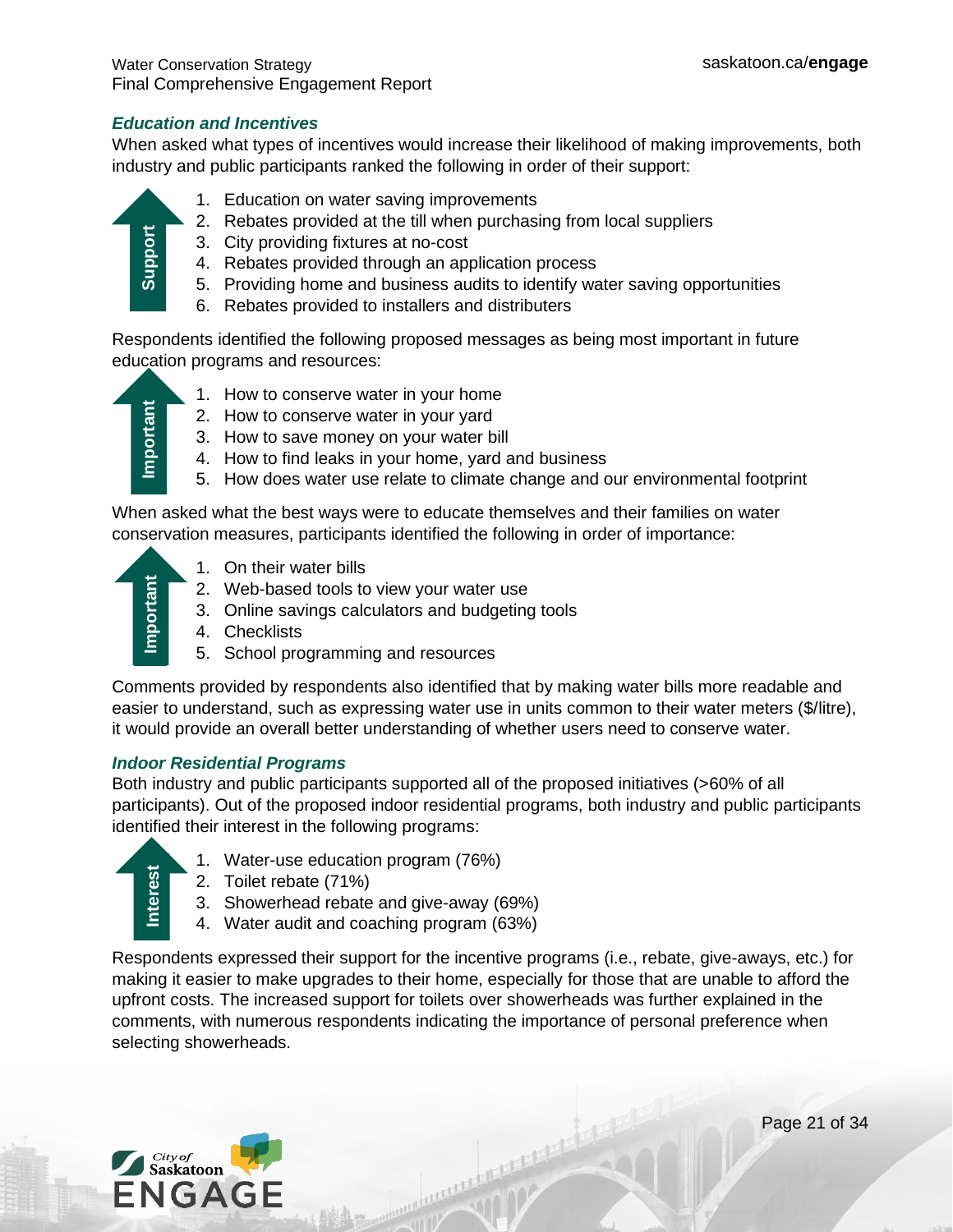Suggestions for additional indoor residential programs included home-insurance rebates, leak detection tools, installing individual meters to track water consumption for condos/multi-unit dwellings, upgrading outdated water lines (i.e., lead pipes), and implementing programs that focus on equity and low-income groups.

From the comments provided the following categories were identified:

*Education*: extremely important and participation will be minimal unless there is a compelling reason for why water conservation is important

*Fiscal responsibility*: the most commented on theme; could taxpayer dollars be better allocated and what will be the associated administration costs for the proposed programs

*Information*: there are gaps in information, such as what percent of homes already have low-flow showerheads or toilets and what difference does such a small reduction (ex. 2.4%) make on overall water efficiency for Saskatoon

*Low-flow apprehension*: this is not as simple of a solution; it was suggested that low-flow toilets are more difficult to maintain/fix; there is apprehension to switch to low-flow showerheads due to their inferior performance

*Low-income considerations*: the listed programs are tailored towards middle-class families and leave out low-income and structurally excluded residents within our community

*Renters*: there is no incentive for renters to participate since the benefits remain with the property

#### *Outdoor Residential Programs*

Industry and public participants supported all the proposed initiatives (>50% of all participants). Out of the proposed outdoor residential programs participants provided the following ranking based on their level of support:

- 
- 1. Rain barrel rebates (73%)
- 2. Low-water landscaping program (72%)
- 3. Irrigation community-based education program (67%)
- 4. Irrigation system upgrade rebates program (63%)
- 5. Outdoor watering restrictions (62%)
- 6. Community gardens water-reduction support program (53%)

Suggestions for additional outdoor residential water conservation programs included providing educational materials on how to improve outdoor water efficiency, promoting xeriscaping, requiring new builds to follow new water efficiency standards in landscaping, and focussing on new technologies in irrigation (i.e., timers, improved controllers, drip irrigation, etc.). Participants provided their comments regarding the proposed outdoor residential programs which were summarized into the following themes: 3. Irrigatic<br>4. Irrigatic<br>5. Outdoc<br>6. Commu<br>Suggestions for additiveducational materials<br>new builds to follow netechnologies in irrigati<br>provided their comme<br>summarized into the fe<br>Awareness: is crucial<br>awareness: is cruc

*Awareness*: is crucial to increase uptake amongst all demographic groups; the City needs to build awareness that these kinds of programs exist

*List of installers*: the City should provide a list of certified installers for landscaping and irrigation

Continued by the continued

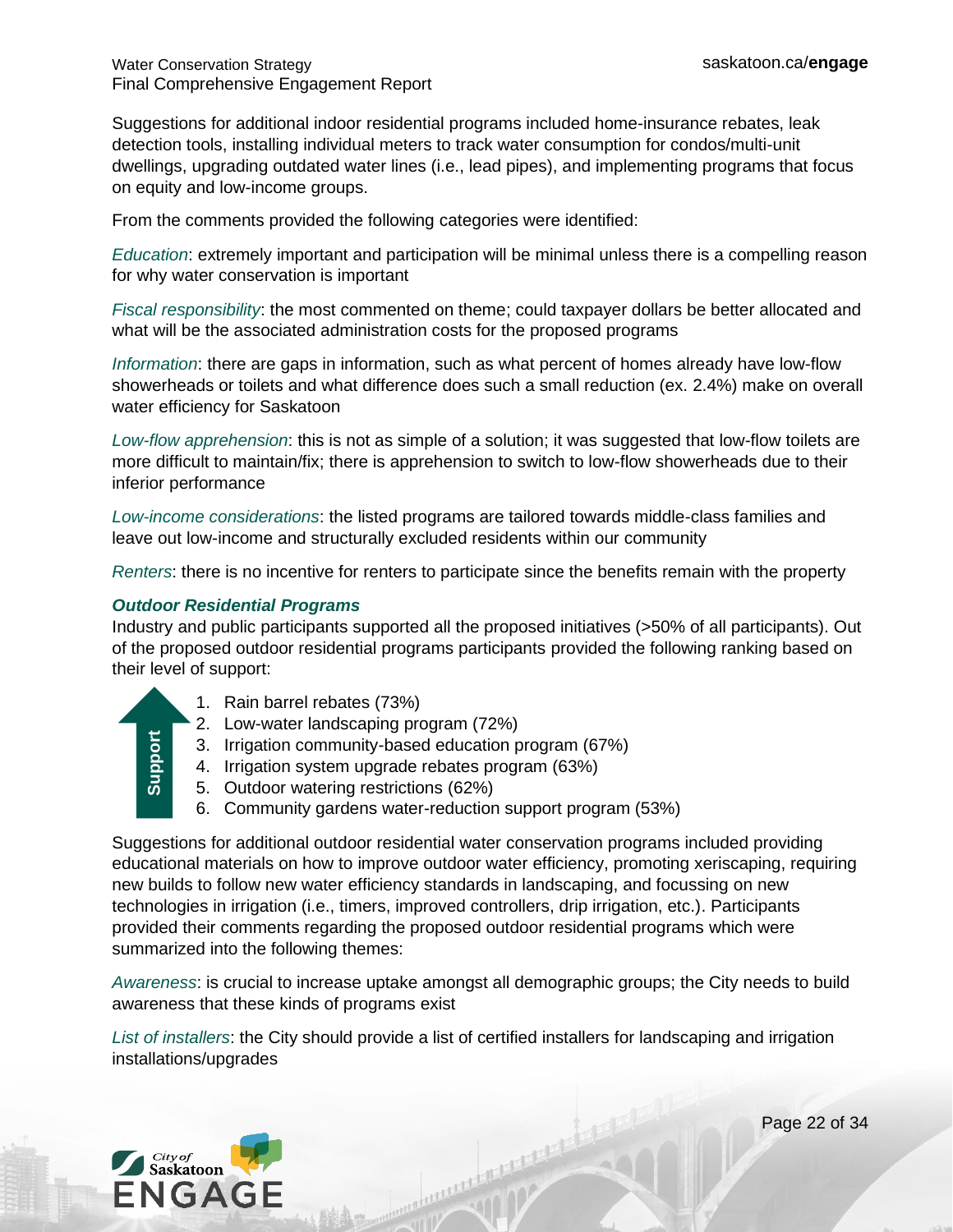*Promoting biodiversity*: discourage the traditional front yard and promote native plantings that increase biodiversity

*Restrictions are not effective*: there is concern surrounding the political viability of imposing water restrictions; could prove to be problematic if repercussions are too punitive for pool owners and gardeners that need the additional water; generally viewed as ineffective by the public yet some participants identified their support for restrictions

*Scheduled watering*: many participants supported the idea of scheduled watering (ex. watering on odd or even days)

#### *Civic Programs*

Industry and public respondents strongly supported all of the proposed initiatives (>88% of all participants). Out of the proposed Civic programs, participants identified their support through the following ranking:

| ٤.<br>٥ |  |
|---------|--|
|         |  |
|         |  |
| မြိ     |  |
|         |  |

- 1. Maximize watering efficiency in parks (97%)
- 2. Maximize efficiency of facilities and operations (96%)
- 2. Develop a grey-water strategy (96%)
- 3. Maximize water efficiency of spray pads, paddling pools and pools (93%)
- 4. Increase naturalized areas in parks (88%)

Suggestions for additional Civic programs included better redirection of runoff, investing in green infrastructure, restricting watering of public spaces to evenings, using timers/sensors in spray parks, and using storm/river water to irrigate parks. Participants identified the need for Civic programs to be a priority considering the greater amount of water consumed compared to residents. Many participants expressed their support for the proposed internal programs above the other program types. Additional comments were summarized into the following themes: 2. Maximize enticlency or accitities and operations (96%)<br>
3. Maximize water stricteincy (96%)<br>
4. Increase naturalized areas in parks (88%)<br>
Suggestions for additional Civic programs included better redirection<br>
infrastru

*Costs*: what are the associated costs to the taxpayer for each of these programs

*Leading by example*: numerous participants identified the need for City areas (i.e., parks, golf courses, City spaces, etc.) to be a model for residents to follow

*Naturalized parks*: there is strong support for more naturalized parks consisting of native plants; more nature is always better; should focus on new parks rather than pre-existing; still provide areas for families to use freely; parks should not get weedy though

*Overwatering parks*: many respondents brought forward examples of parks being watered during rainy periods or being overwatered; participants called for timed/smart water sensors/controllers to

Communication of the Communication



Page 23 of 34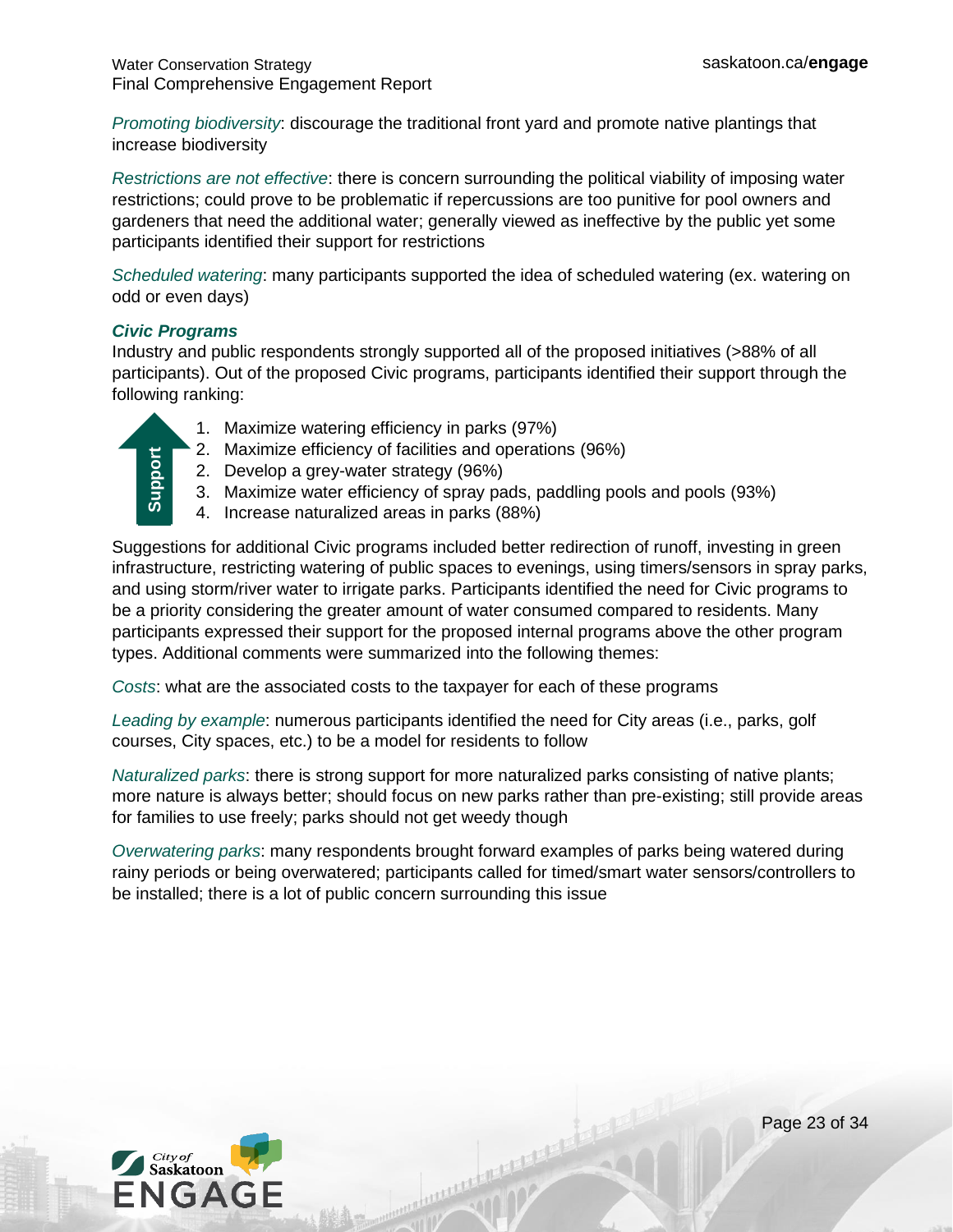#### *Industrial, Commercial and Institutional Programs*

Industry participants strongly support all the proposed initiatives (≥80% of industry participants). Out of the proposed programs industry participants provided the following ranking in order of their support:

- 1. Irrigation system assessments, training, and accreditation (92%)
- 2. Audit and fixture incentive program (88%)
- 2. Irrigation system upgrade rebate program (88%)
- 2. Once-through cooling replacement incentive program (88%)
- 3. Outdoor watering restrictions (81%)
- 4. Capacity buyback program (80%)

Industry participants identified numerous issues with outdoor watering restrictions including their difficulty to enforce and communicate to the public. Numerous respondents called for equal participation from the industry so that measures being taken by the City and industry are consistent.

#### *Top Programs*

| <b>Support</b><br>2. Irrigation system upgrade rebate program (88%)<br>2. Once-through cooling replacement incentive program (88%)<br>3. Outdoor watering restrictions (81%)<br>4. Capacity buyback program (80%)                                                                                  |            |                |
|----------------------------------------------------------------------------------------------------------------------------------------------------------------------------------------------------------------------------------------------------------------------------------------------------|------------|----------------|
| Industry participants identified numerous issues with outdoor watering restrictions including the<br>difficulty to enforce and communicate to the public. Numerous respondents called for equal<br>participation from the industry so that measures being taken by the City and industry are consi |            |                |
| <b>Top Programs</b><br>Participants were asked to identify their top three programs they felt the City should prioritize.<br>following is a summary of the results:                                                                                                                                |            |                |
| Table 4: Detailed Summary of Top Programs                                                                                                                                                                                                                                                          |            |                |
| Program                                                                                                                                                                                                                                                                                            | Public (%) | Industry (%)   |
| Maximize watering efficiency in parks                                                                                                                                                                                                                                                              | 38         | 33             |
| Residential toilet rebate                                                                                                                                                                                                                                                                          | 35         | 37             |
| Develop a grey-water strategy                                                                                                                                                                                                                                                                      | 33         | 19             |
| Increase naturalized areas in parks                                                                                                                                                                                                                                                                | 28         | 11             |
| Maximize efficiency of City facilities and operations                                                                                                                                                                                                                                              | 22         | 26             |
| Residential water-use education program                                                                                                                                                                                                                                                            | 21         | 19             |
| Outdoor watering restrictions                                                                                                                                                                                                                                                                      | 17         | 11             |
| Residential showerhead rebate and give-away                                                                                                                                                                                                                                                        | 17         | 11             |
| Residential water audit and coaching program                                                                                                                                                                                                                                                       | 17         | 4              |
| Residential rain barrels                                                                                                                                                                                                                                                                           | 17         | n/a            |
| Residential low-water landscaping program                                                                                                                                                                                                                                                          | 16         | 22             |
| Residential irrigation system upgrade rebates program                                                                                                                                                                                                                                              | 15         | 11             |
| Maximize water efficiency of spray parks, paddling pools and pools                                                                                                                                                                                                                                 | 14         | 30             |
| Residential irrigation community-based education program                                                                                                                                                                                                                                           | 5          | 0              |
| Community gardens water-reduction support program                                                                                                                                                                                                                                                  | 2          | 4              |
| ICI Audit and fixture incentive program                                                                                                                                                                                                                                                            | n/a        | 19             |
| ICI Capacity buyback program                                                                                                                                                                                                                                                                       | n/a        | $\overline{7}$ |
| ICI Irrigation systems assessments, training, and accreditation                                                                                                                                                                                                                                    | n/a        | $\overline{7}$ |
| ICI Irrigation system upgrade rebate program                                                                                                                                                                                                                                                       | n/a        | 15             |
| ICI Once-through cooling replacement incentive program<br>*n/a refers to the option not being included within either the Public or Industry Survey                                                                                                                                                 | n/a        | $\overline{7}$ |

marcular processive

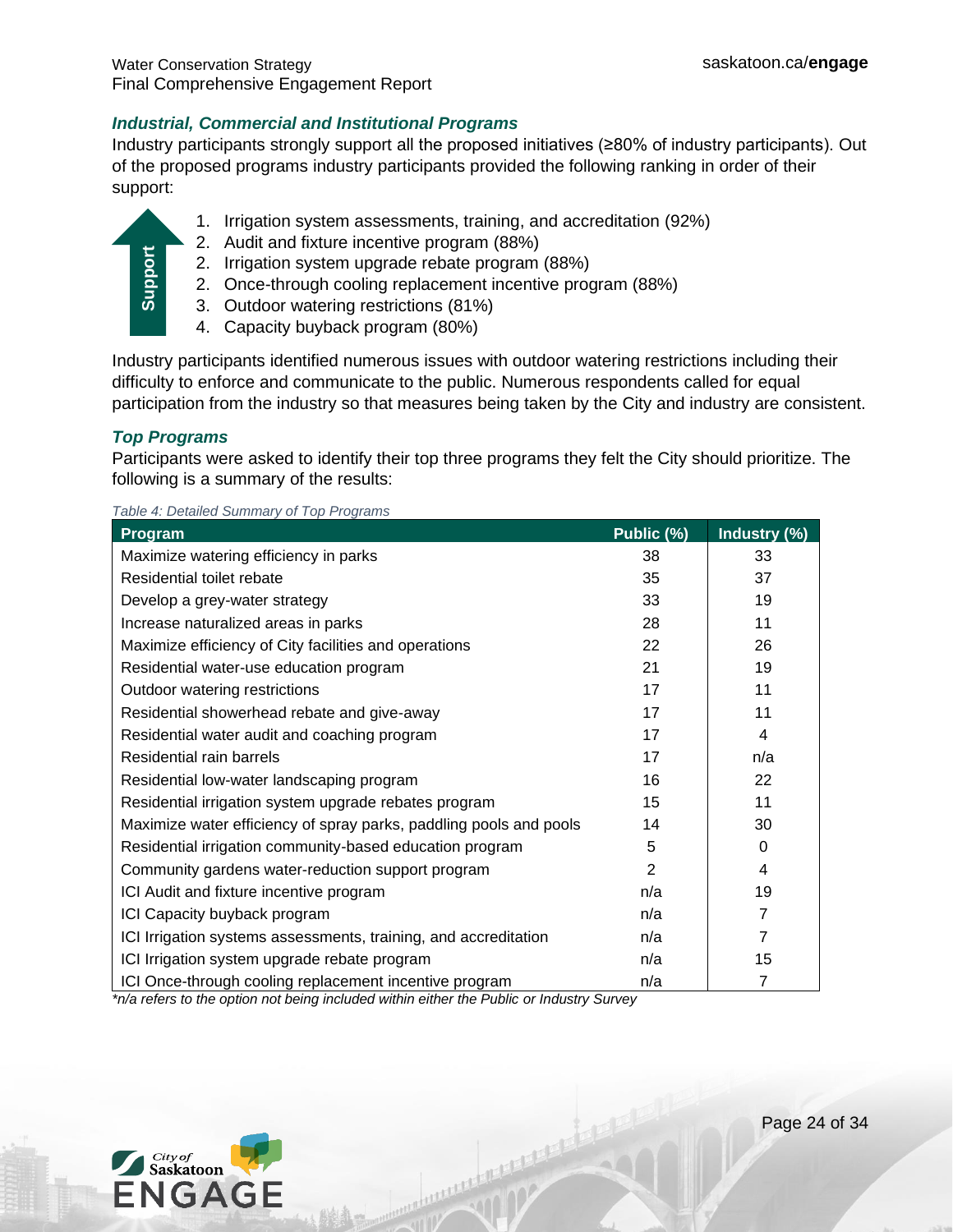#### *Final Considerations and Common Themes*

When asked whether they were more likely/willing to conserve water in their home or business considering the information and program options identified in this survey, the majority of participants indicated "yes they were more likely" (73% and 54% respectively).

Overarching themes from the comments provided by participants are summarized below:

*Balancing conflicting needs*: programs will need to be flexible enough to balance the needs of various abilities, income classifications, demographics, human health, and sustainability (ex. the need to rinse recyclable containers)

*Billing*: many participants believe the current billing system is counter productive and ineffective

*Conflicting views on grass*: many participants felt community values should shift away from valuing green grass considering their associated water demands; however, some respondents value green lawns and would like to continue their watering regime; this remains as a controversial subject

*Costs*: homeowners already face higher taxes and increasing utility bill costs; it was suggested that many residents do not see the value in spending more money upfront to conserve water over a period of time; the City should advertise costs as investments that will result in future savings; especially difficult for larger families with greater water demands

*Education*: some respondents questioned whether education programs only work for the people who are already engaged; how do these programs address those that are unmotivated to change their behaviours; approach school systems and children to start teaching at a young age

*Equal*: improvements in water efficiency by residents should also equate to efficiency improvements for industry and businesses as well; for the Strategy to succeed there needs to be participation from all sectors, not just residents

*Food Security:* there is concern that the costs for gardeners and food producers could increase due to their greater watering needs

*Frustration with rate increases*: unless water prices also decrease when water use decreases, there is little incentive to save water

*Funding*: many participants expressed that taxes should not increase to fund the proposed programs; participants also recognized that to achieve the water conservation targets the City will need to fund all proposed initiatives sufficiently

*Grey water strategy*: there is an interest in reviewing current policies/laws/standards to allow for the installation of residential grey water systems

*Lead by example:* the City should lead by example by saving water internally first; the City should be a model for residents to follow

*Low-income households*: these residents often do not have an opportunity to participate and implement changes; support and incentivize low-income participants whenever possible

*Renters and landlords*: landlords control water use and are not tracking individual use; there is no incentive for renters to participate since the benefits stay with the property; the program must work for both parties to promote greater incentives for the rental community as a whole

A CONTRACTOR AND A



Page 25 of 34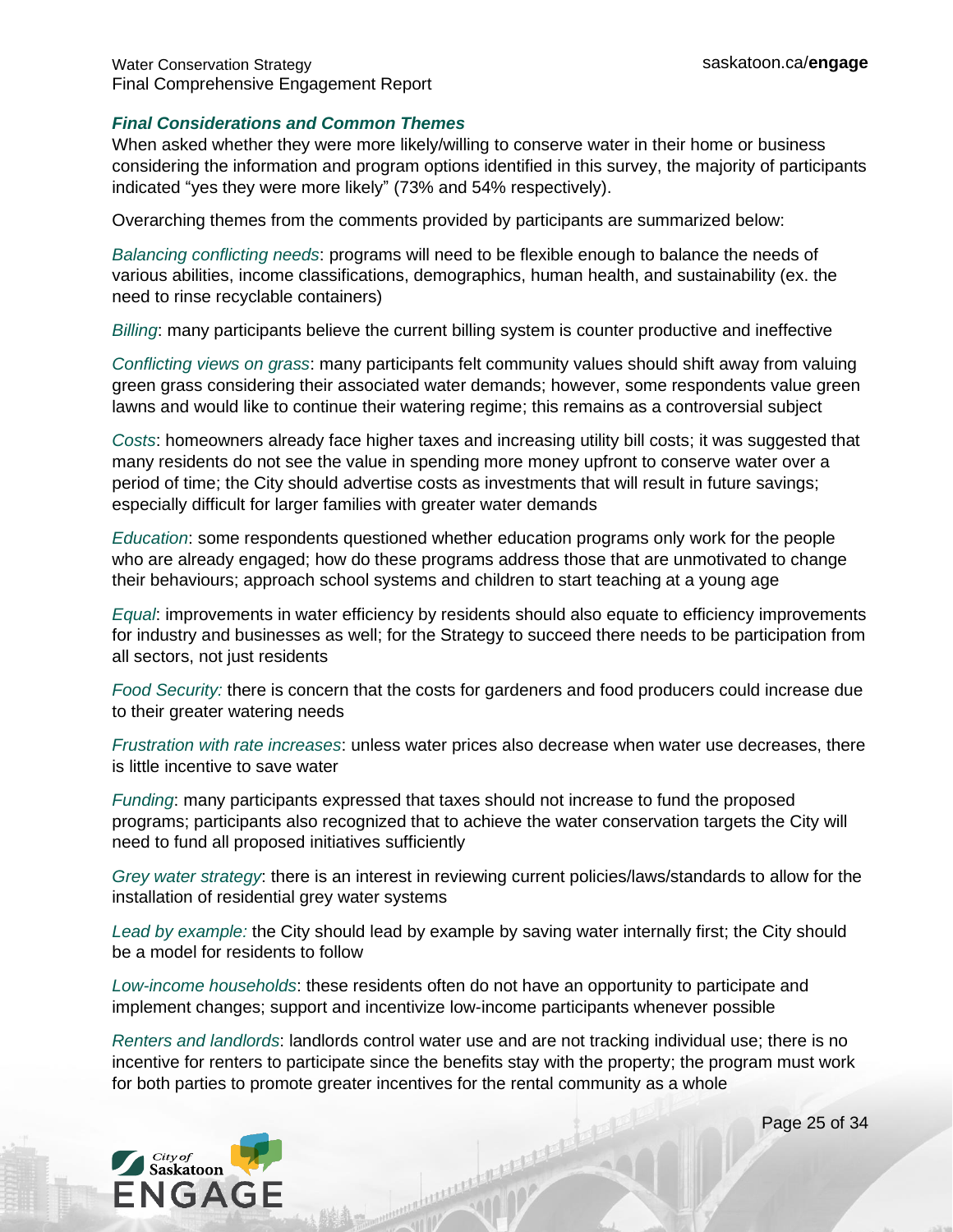### <span id="page-25-0"></span>**2.4 Close the Loop Survey**

City Administration conducted an online survey from March 19<sup>th</sup> to April 1<sup>st</sup>, 2021. The survey comprised a total of 7 closed- and open-ended questions to validate key findings and identify any concerns with the recommended programs. Respondents were able to write-in "other" preferences for numerous questions and provide explanations for their preferences.

#### <span id="page-25-1"></span>**2.4.1 Audience**

The survey was created for Impacted Groups, Subject Matter Experts, and Water Users. A total of 356 respondents participated in the survey. The largest group of respondents were residential homeowners (93%), followed by participants who rent properties (6%).

#### <span id="page-25-2"></span>**2.4.2 Marketing Techniques**

A variety of marketing techniques were employed to reach the intended audience.

- 1. City Website
	- a. Updates to the Engage Page were made to encourage participation in the online survey
- 2. Social Media
	- a. The social media campaign, which ran from March  $19<sup>th</sup> -$  April  $1<sup>st</sup>$ , included Facebook and Twitter ads promoting the survey. An Instagram story with a clickable link was also used to promote the survey. All paid social media ads used location targeting
- 3. Digital
	- a. Online banner and display ads were also used, targeted to Saskatoon
- 4. Email
	- a. Personalized e-invites were sent to organizations and community members

#### <span id="page-25-3"></span>**2.4.3 Analysis**

The feedback provided was analyzed for the following indicators:

- Support for program components and options (count)
- Thematic analysis of reasoning offered for supporting certain program components
- Identify suggestions that might improve accessibility and uptake

Mixed methods were used to analyze the data. Qualitative methods included the thematic analysis and open coding of responses.

#### <span id="page-25-4"></span>**2.4.4 What We Heard**

#### *Better Understanding Water Use*

Respondents from previous engagement activities identified that one of the main challenges to reducing water within their home or businesses is that they do not know if they are currently using too much water or not. Another concern identified was that water bills are difficult to understand and currently do not provide enough information to track water use.

To address these concerns, the following program elements were proposed:

• Education campaign on how to read your water bill and how water is currently billed (i.e., inclined block) to Saskatoon residents and business owners

Communication of the Communication

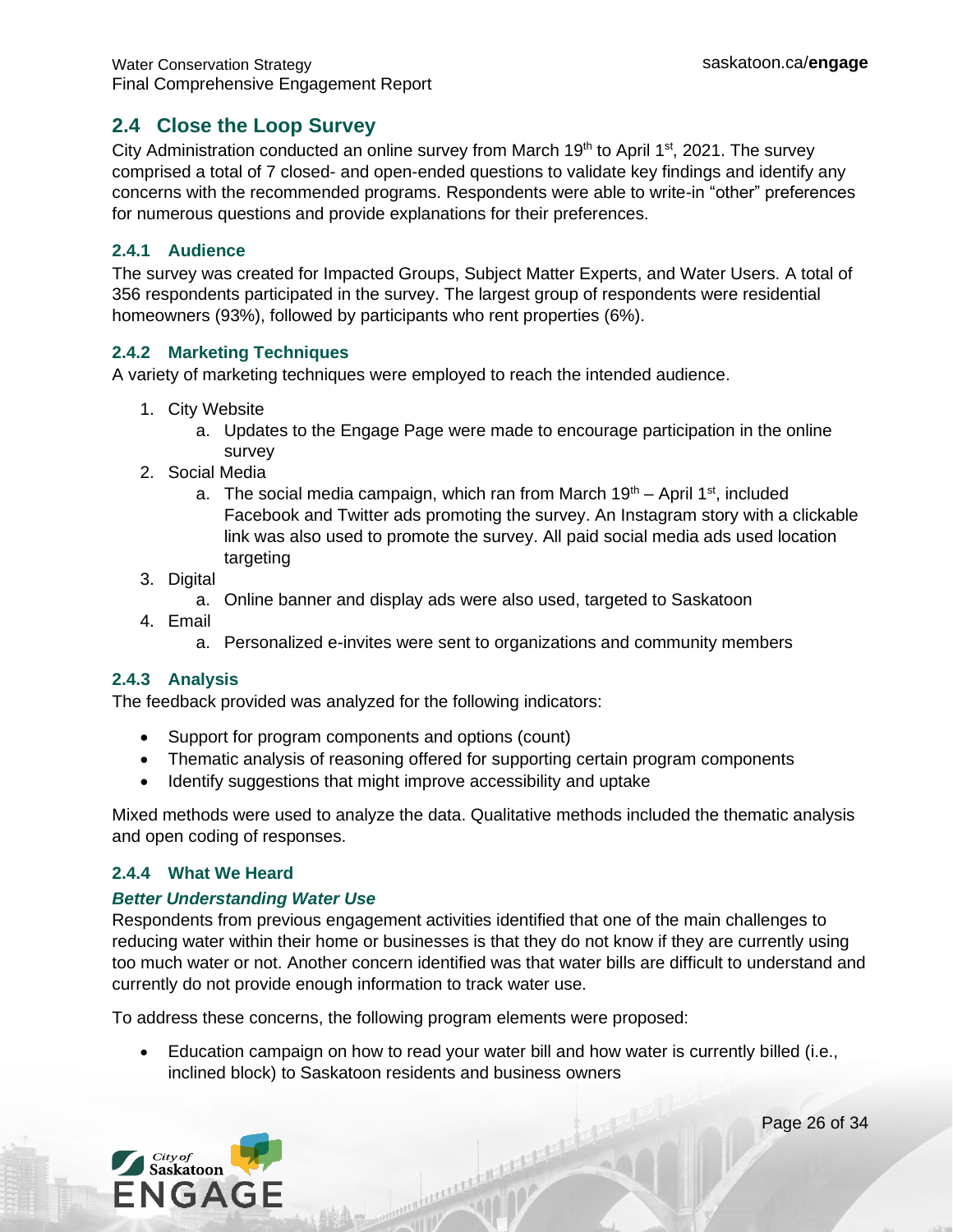- Explore options to make water bills easier to understand
- Using a new water metering system called [Advanced Metering Infrastructure](https://www.saskatoon.ca/services-residents/power-water-sewer/drinking-water/water-meters/water-meter-ami-project) (AMI) to better understand our water use with more accuracy and reliability. This would include education programs to ensure residents and businesses are aware of the benefits of AMI

When asked whether they agreed with the proposed approaches, 45% stated "yes", followed by 34% stating they "somewhat agreed" and 13% stating they "did not agree". Comments and suggestions for improvement provided by the respondents included the following themes:

*Messaging*: messaging should focus on both the benefits and cost savings associated with water efficiencies; baselines for ideal water use should be used as a basis for comparison

*Monitoring*: understanding how to read a water bill will not necessarily equate to less usage unless it is easier to monitor your individual use; to facilitate changes in behaviours this information must be easily accessible and actively show the progress being made

*Transparency*: the City must clearly describe all associated fees on water bills, such as stormwater management, flood management, and other temporary charges; there is frustration over the lack of transparency for the current charges on water bills

Participants suggested the following when asked how they would help residents take part in the recommended water conservation initiatives:

- Create a sense of ownership and responsibility through community stewardship opportunities
- Highlight the benefits to residents instead of the negatives
- Incorporate Indigenous ways of knowing into awareness materials
- Offer information and forums in the diversity of languages that are represented in Saskatoon to promote two-way communication
- Provide accurate water consumption data to residents and show them how to reduce their consumption

When asked what the best ways are to share information with residents regarding water conservation, participants suggested working with community organizations and leaders in diverse newcomer groups, creating innovative social media handles for the community to follow, and involving community associations.

#### *Affordability*

In previous engagement activities, respondents expressed concern over water rates increasing if Saskatoon's overall water use is reduced. Respondents also expressed their concern for the impacts this could have on low-income residents and renters who could potentially pay higher water fees relative to their household income. The following options were proposed to alleviate some of these concerns:

- Explore incentives for owners of affordable and rental housing to improve their water efficiency
- Programs to educate renters and property managers about the ways they can save water (e.g., finding and fixing leaks) and reduce their costs

Communication of the content of the

• Committing to future public engagement as programs are developed

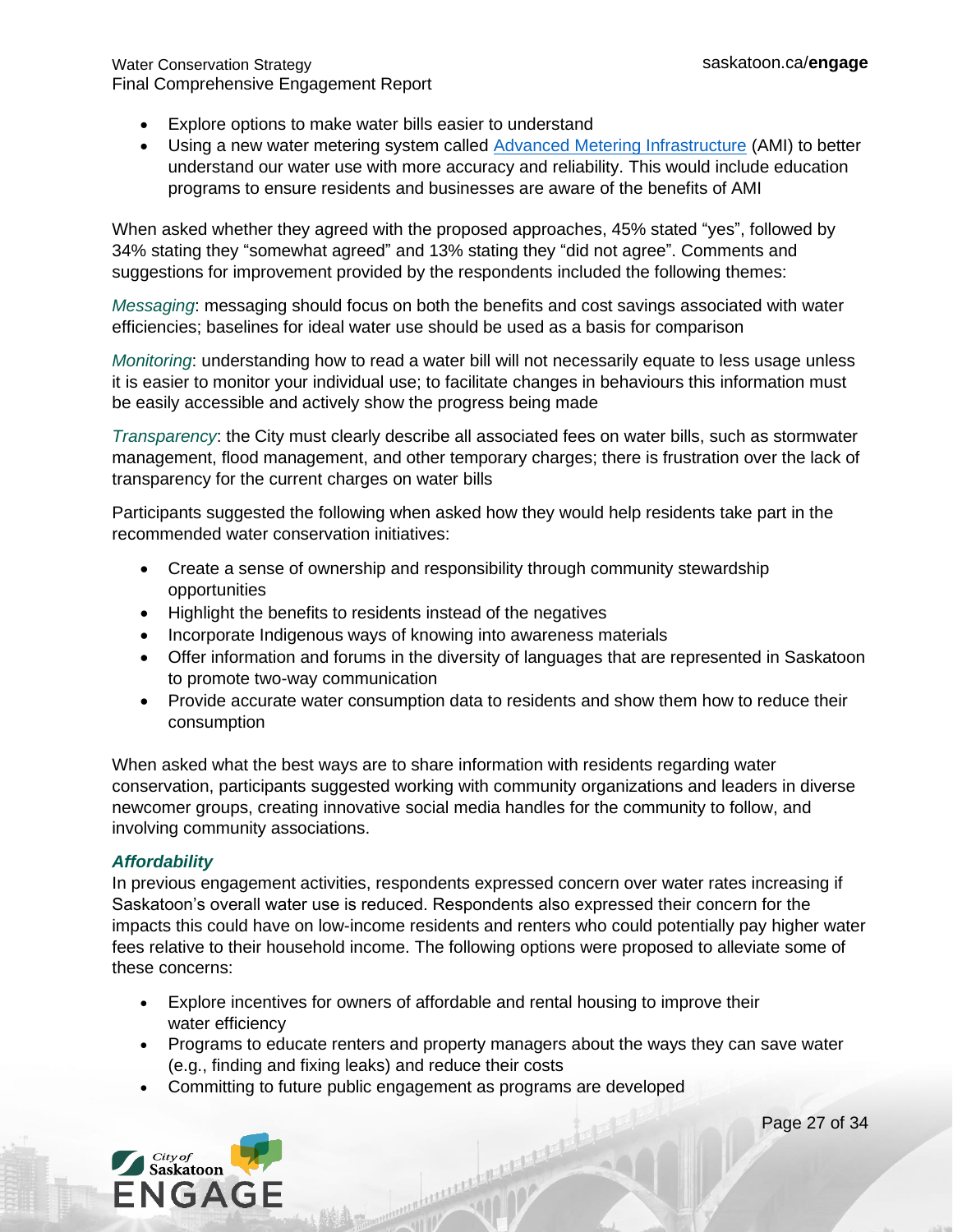When asked whether they agreed with the proposed options, 46% of respondents said they "agreed", followed by 32% who said they "somewhat agreed" and 15% that said they "did not agree". From the comments provided by respondents, the following themes emerged:

*Individual monitoring and sub-meters*: water use needs to be monitored for each individual rental unit rather than the building or else changes cannot be tracked and benefits cannot be realised; this also improves individual accountability since renters will pay for their water separately from the building

*Landlords and property managers*: many respondents felt that asking landlords/property managers about water conservation can be difficult and can further strain relationships; allowing landlords to have more authority over water regulation could put renters in more difficult situations, such as more frequent inspections

*Savings*: unless incentives are significant, there is little reason for renters and property owners to perform any efficiency upgrades

Participants identified that many tenants want to improve their water efficiency, but currently do not have the means to or are unaware of the opportunities to do so. However, many tenants do not see any direct incentives to conserving water; therefore, differences in opinions exist between tenants within a building which could delay efficiencies being made for the entire building.

Participants also expressed their hesitation over water rates increasing if the programs represented within the Strategy are effective. It was suggested that this may be a vehicle for landlords/property managers to raise the rent in a more hidden way or to provide more opportunities for landlords to enter the rental unit to make upgrades when not welcomed by tenants.

Suggestions for increasing participation in the recommended programs included using plain language information in the monthly water bills, providing information specific to new homeowners and renters, and having support staff to assist with the program and support participants directly.

#### *General Considerations*

Considerations from previous engagement activities were provided for the public to provide further feedback on including educational programming, the City leading by example, exploring grey water system opportunities, and the recommended programs and phasing. Comments were provided by respondents and summarized within the following themes:

*Costs*: many respondents identified that costs for water and living in Saskatoon are already high and that any added costs should be minimal or entirely removed; unexplained taxes and fees are a major concern for numerous respondents who called for greater transparency

*Grey water*: the most commented on theme; there is a lot of interest from respondents in grey water systems being allowed within the City

*Support*: many respondents expressed their support for the recommended programs and considerations; out of the initiatives listed respondents provided the greatest support for the City leading by example and the current phasing of the recommended programs

Suggestions for other programs that could be considered included exploring watering restrictions for lawn maintenance during the summer (i.e., alternating days), reusing water from City rooftops and hydrants, and promoting rainwater collectors.

A CONTRACTOR AND A



Page 28 of 34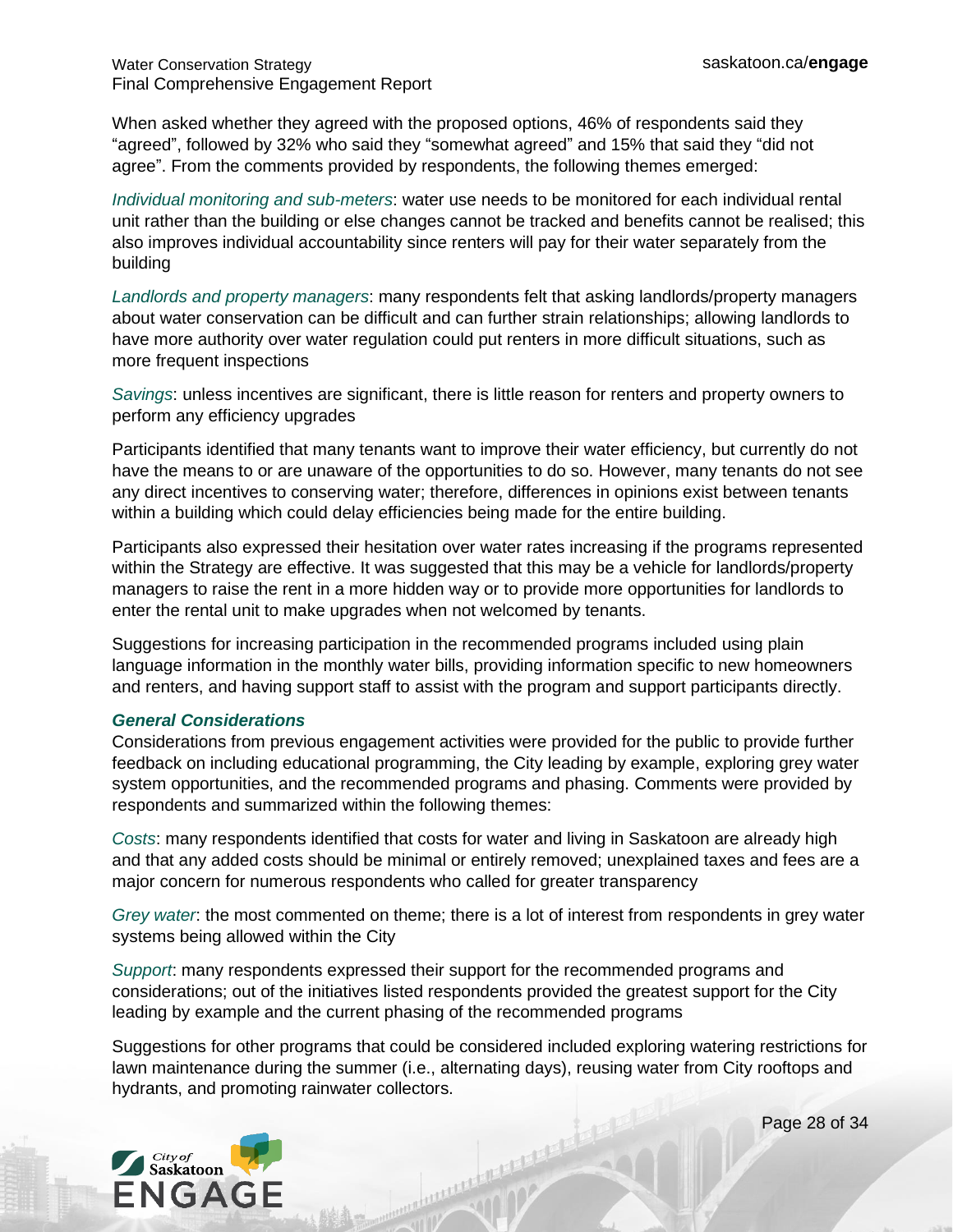#### *Final Thoughts*

When asked whether they were more willing to participate in any of the recommended programs considering the changes to the Strategy, most respondents stated "yes" (45%), followed by being "somewhat more likely" (31%) and not (13%). The largest barriers for those somewhat or not wanting to participate in the recommended programs include the costs associated with the program and increasing water rates, water conservation not being a priority, and the addition of unneeded administration by the City.

Final comments and suggestions provided by respondents included the following themes:

*Education*: a heavily debated topic throughout the survey with some respondents believing education to be ineffective and a waste of resources while others believe it to be essential for the future success of the Strategy

*Equal treatment*: some participants suggested that all residents, businesses, and industries should participate in the program equally for everyone to do their part to improve water efficiency

*Support*: many respondents provided their support for the Strategy and recommended programs

*Water information*: participants asked whether more accurate information on local water quality and quantity could be shared for the community to be more informed of any changes

*Water rate increases and service charges*: many respondents expressed their concern for water rates increasing if conservation initiatives are successful; there is also frustration over current service charges and the lack of information as to what people are being charged for

#### <span id="page-28-0"></span>**2.5 Close the Loop Stakeholder Meetings**

Meetings with Renters of Saskatoon and Area and the Saskatoon Tribal Council Cress Housing Corporation were held on from February to June 2021.

#### <span id="page-28-1"></span>**2.5.1 Audience**

The Renters of Saskatoon and Area was approached to provide feedback on the opportunities and barriers for renters. Low-income and partnership water conservation opportunities were explored with the Saskatoon Tribal Council Cress Housing Corporation.

#### <span id="page-28-2"></span>**2.5.2 Marketing Techniques**

Representatives from the organizations were contacted directly.

#### <span id="page-28-3"></span>**2.5.3 Analysis**

Qualitative methods were employed, which included the thematic analysis and open coding of responses.

#### <span id="page-28-4"></span>**2.5.4 What We Heard**

#### *General Concerns and Barriers for Renters*

Participants identified that many tenants want to improve their water efficiency, but currently do not have the means to, are unaware of the opportunities, or do not see any direct incentives to conserving water; therefore, differences in opinions exist between tenants within a building which could delay efficiencies being made for the entire building.

Communication of the Communication



Page 29 of 34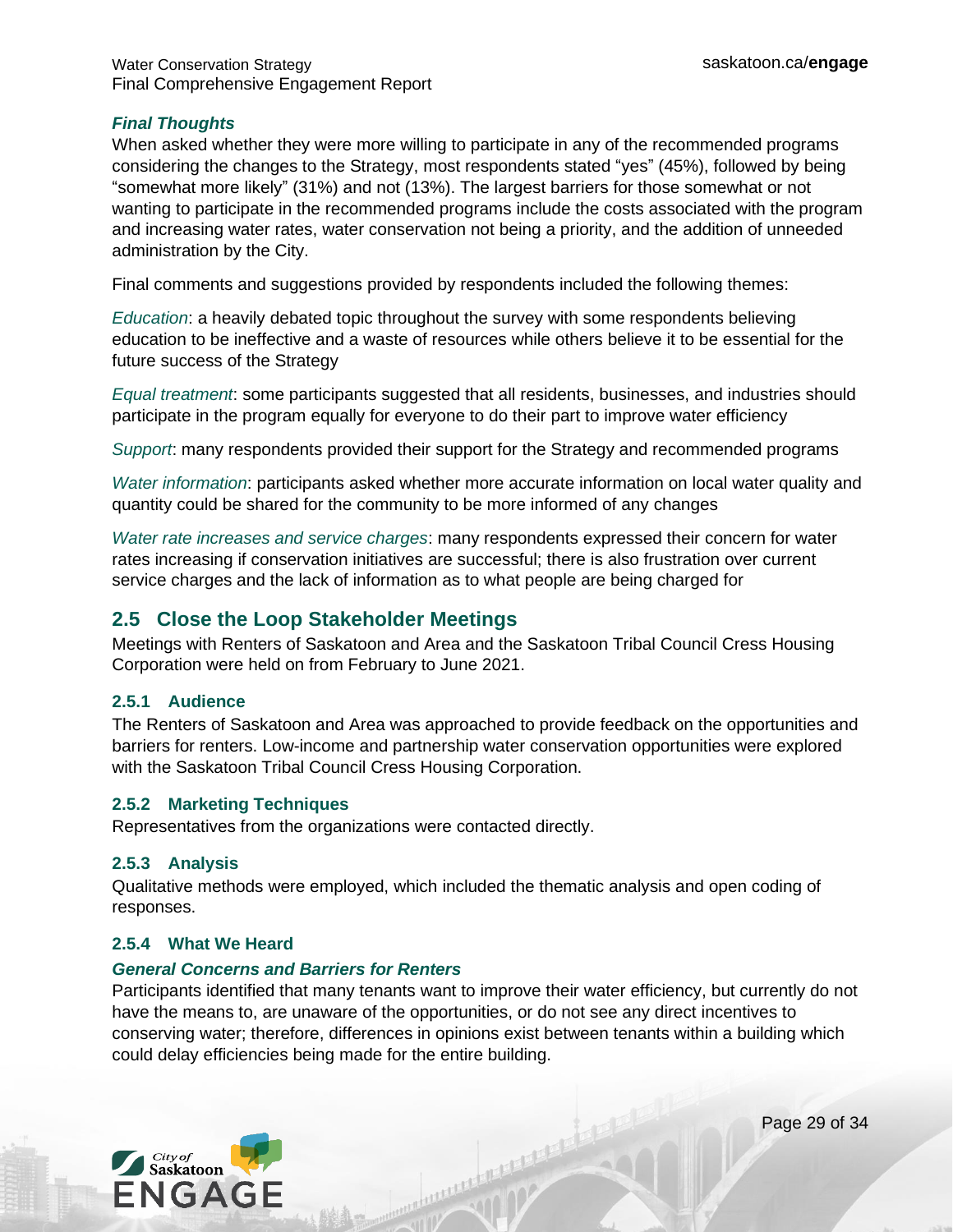Participants expressed their hesitation over water rates increasing if the programs represented within the Strategy are effective. It was suggested that this may be a vehicle for landlords/property managers to raise the rent in a more hidden way or to provide more opportunities for landlords to enter the rental unit to make upgrades when not welcomed by tenants. Historically, when social housing units replaced showerheads and toilets, the process was upsetting since the installation was performed without any consultation with the tenants. It was also suggested that many landlords are not interested in having conversations about water conservation since they tend to focus on debt recovery.

Numerous suggestions were provided to increase uptake within the renter community, including incentives for low-income renters, starting slow, and targeting non-profit landlords first especially for pilot programs

#### *Low-Income Housing Opportunities*

Numerous partnership and funding opportunities for water conservation in adorable housing projects were discussed throughout the various meetings. The City will continue to engage with the Saskatoon Tribal Council Cress Housing Corporation in the implementation of the initiatives represented within the Strategy.

### <span id="page-29-0"></span>**2.6 Youth Workshop**

A virtual workshop was conducted on April 21<sup>st</sup>, 2021 with the Saskatoon Open Door Society's Multicultural Leadership Council. A total of ten participants provided their feedback on three openended questions surrounding water conservation in Saskatoon.

#### <span id="page-29-1"></span>**2.6.1 Intended Audience**

Representatives from the Saskatoon Open Door Society's Multicultural Leadership Council were invited to participate in the workshop.

#### <span id="page-29-2"></span>**2.6.2 Marketing Techniques**

Representatives were contacted directly so no marketing techniques were used.

#### <span id="page-29-3"></span>**2.6.3 Analysis**

Qualitative methods included the thematic analysis and open coding of responses.

#### <span id="page-29-4"></span>**2.6.4 What We Heard**

When asked what the best ways are to share information with residents regarding water conservation initiatives, participants provided the following:

- Access opinion/community leaders in diverse newcomer groups to disseminate information
- Approach school boards
- Conduct townhall meetings and public information sessions
- Emails, texts, mail, leaflets, and telephone messaging
- Explain the benefits of engaging to encourage participation
- Information in water bills and on doors
- Involve community associations and neighbourhood organizations/leadership in grassroots communication

The Contractor of the Contractor of the Contractor of the Contractor of the Contractor

• Neighbourhood newsletters and radio



Page 30 of 34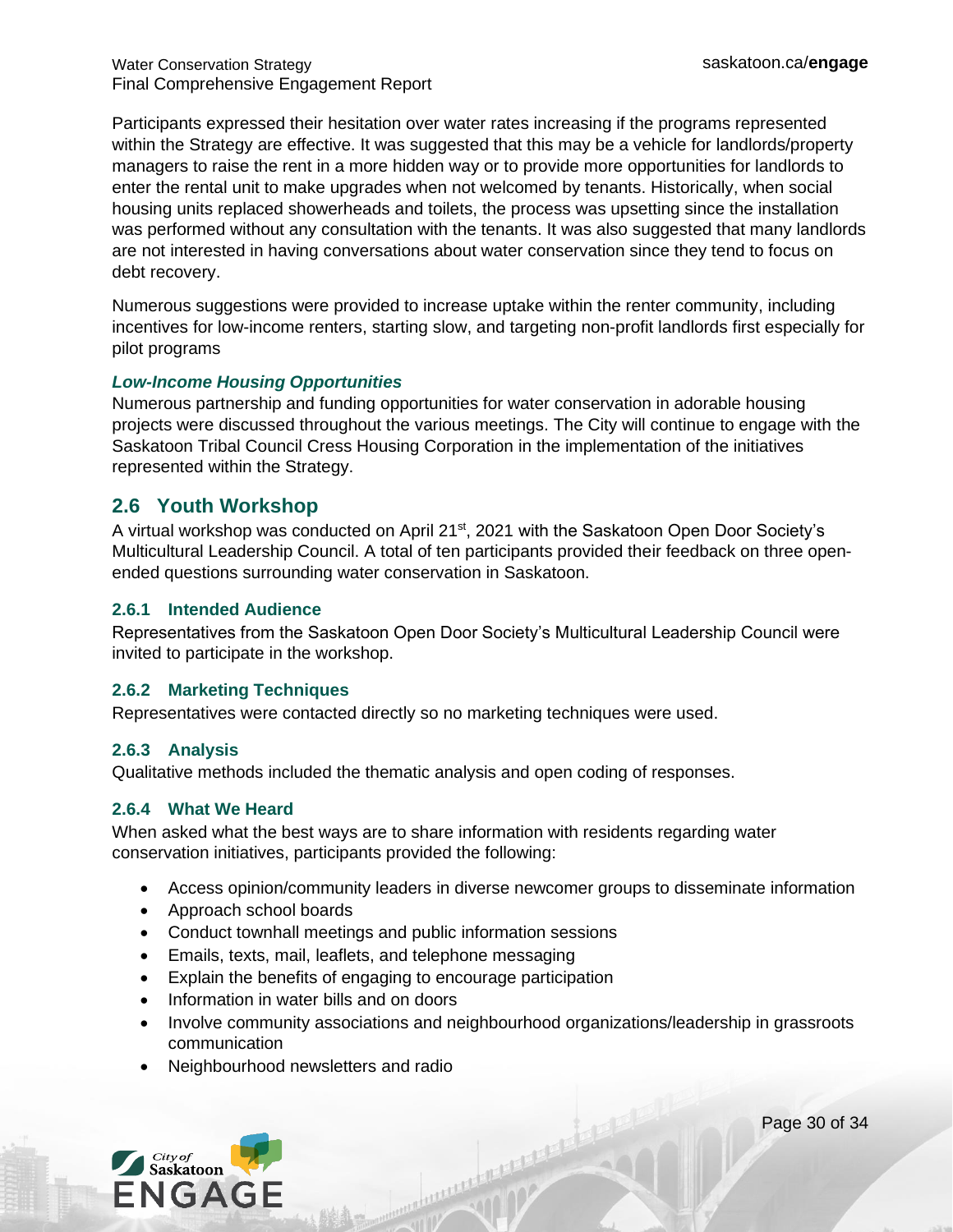• Social media channels and neighbourhood social media handles for the community to follow along with

Participants suggested the following when asked how they would help residents take part in the water conservation programs:

- Be honest about the expectations and how people can participate
- Billboards and fun advertisement methods
- Continual awareness program
- Create a sense of ownership and responsibility through grassroot engagement opportunities
- Door to door engagement opportunities
- Encourage a community approach to projects where individuals feel like they can participate
- Foster community stewardship initiatives, such as "water conservation project champions"
- Highlight the benefits to residents instead of the negatives
- Incorporate Indigenous ways of knowing into awareness materials
- Offer incentives by rewarding water saving milestones with rebates
- Offer information and forums in the diversity of languages that are represented in Saskatoon to promote two-way communication
- Provide accurate water consumption data to residents and show them how to reduce their consumption
- Recognize neighbours and communities doing a good job conserving water
- Self-awareness is critical for people to get on board with the programs
- Set up pilot projects at universities and communities to encourage people to participate

Suggestions for project managers involved in water conservation included focussing on language barriers to gain access to a diversity of voices and communities, involving students in the engagement to foster greater stewardship, and to start engaging the community at the onset of the project

Annual Property



Page 31 of 34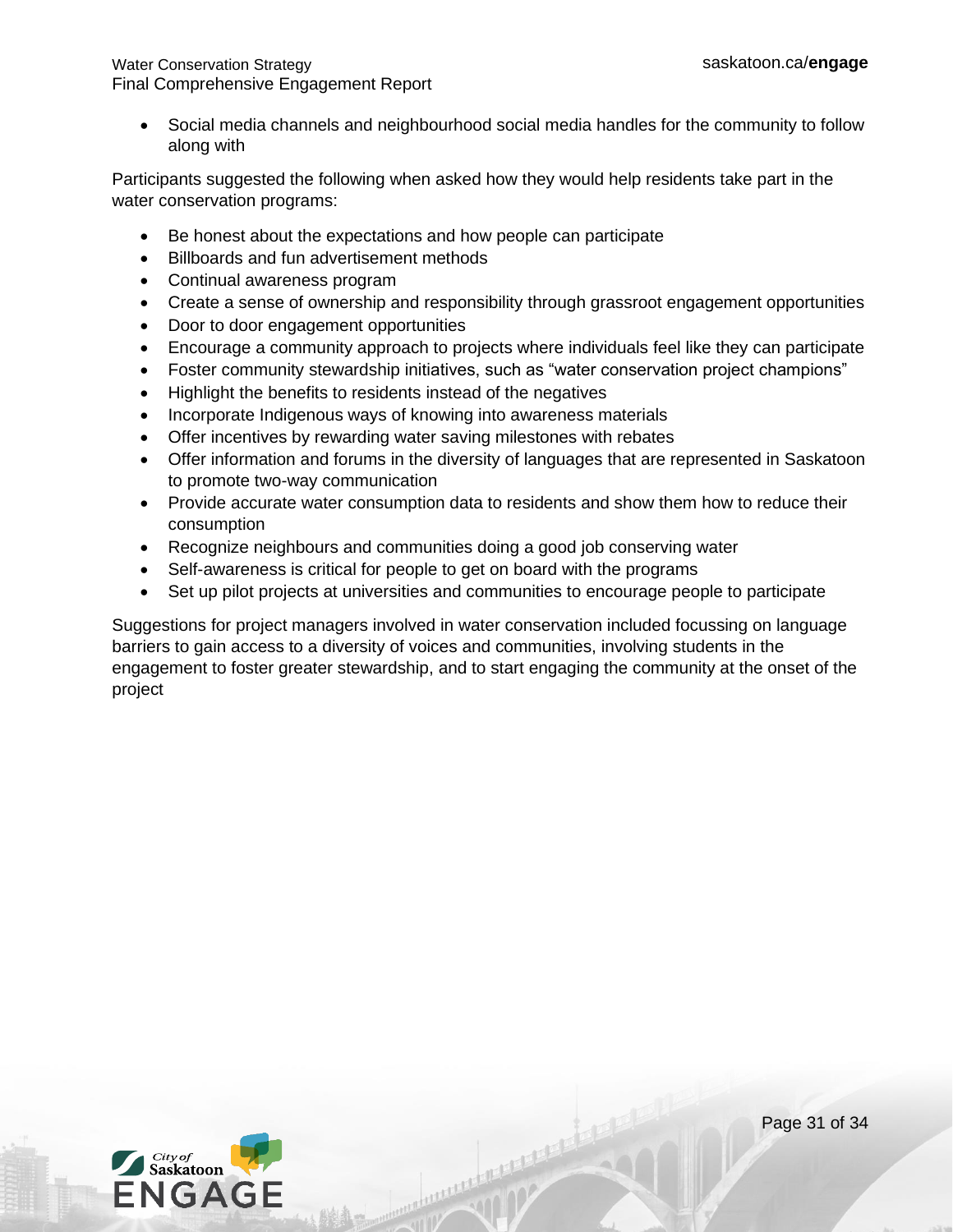# <span id="page-31-0"></span>**3 Evaluation of Engagement**

Evaluation is discussed in terms of feedback received during engagement activities and through informal comments, data limitations and opportunities for improvement.

# <span id="page-31-1"></span>**3.1 Survey Evaluation**

Participant evaluation indicated support for both the level of engagement conducted and the opportunities provided. 73% of participants agreed or strongly agreed with the information that was provided being clear and understandable, with 79% feeling they were able to provide their opinions fully throughout the process.





Comments provided by participants were supportive of the process:

*"Thanks for seeking community input."*

*"We are very excited about topics discussed and programs being developed!"*

*"Keep up the good work!"*

However, some respondents expressed their distrust for City engagement and the methods used:

*"Seems every survey that the city puts out does not listen to participants but just does a survey to make us feel good and goes ahead and does whatever they feel like doing."*

*"I don't believe our opinion matters."*

*"Surveys that the City uses often seemed biased."*

# <span id="page-31-2"></span>**3.2 Informal Feedback**

Informal feedback was received through stakeholder meetings where participants indicated that they appreciated the continued engagement throughout the COVID-19 pandemic. Many participants supported the City's effort in developing the Strategy, stressing the importance of the proposed initiatives for the future of Saskatoon's sustainability efforts. Numerous stakeholders commented on the City's engagement efforts in ensuring a diversity of voices were represented within the Strategy.



Page 32 of 34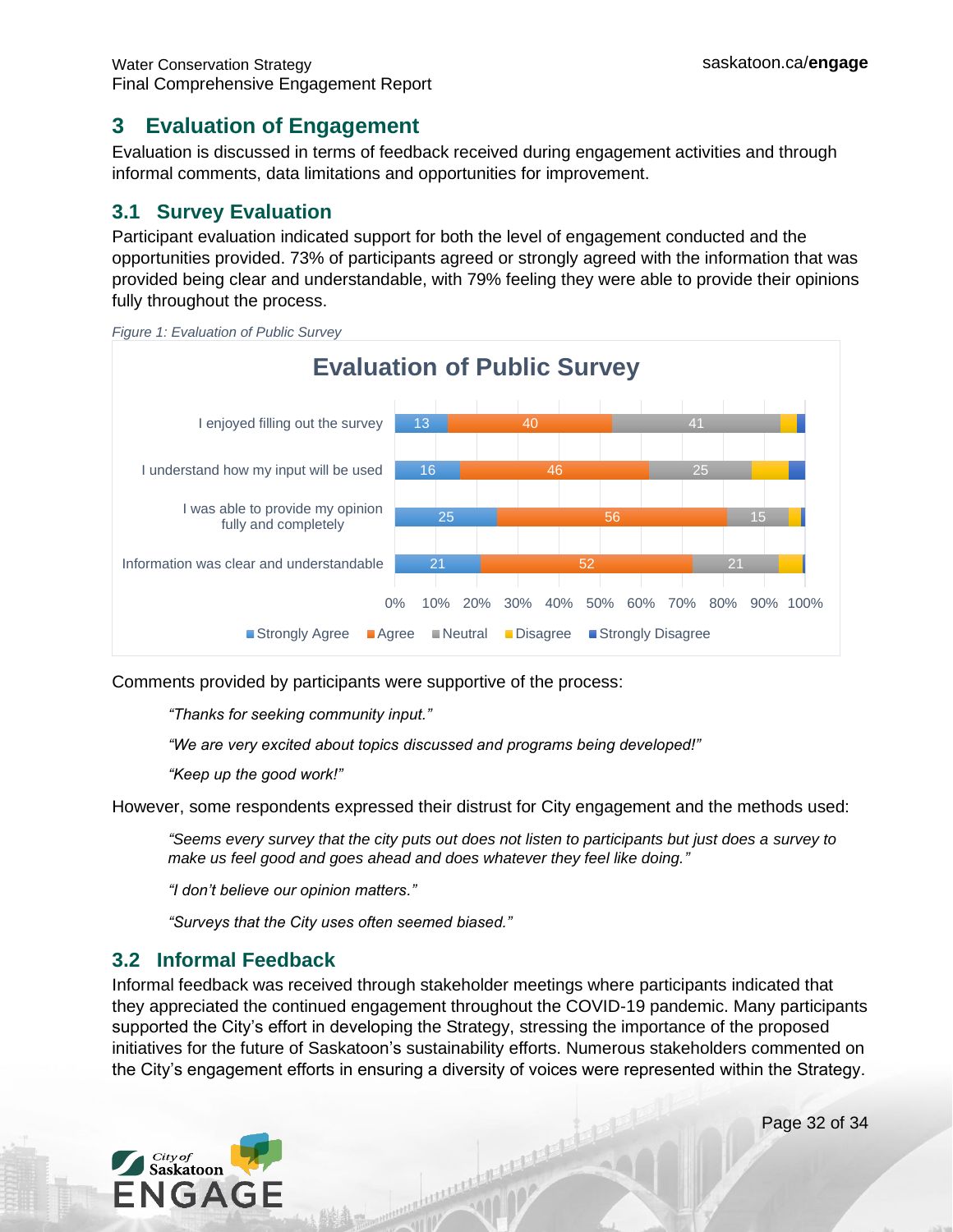### <span id="page-32-0"></span>**3.3 Data Limitations**

Due to the public health orders related to the COVID-19 pandemic, all engagement activities for this project were halted in May 2020. This resulted in Phase 1 engagement being restricted to Stakeholder Meetings, without the inclusion of workshops and community engagement. The goal of this phase was to identify a range of perspectives, needs and concerns across sectors to help inform possible program options. The sample size within the Stakeholder Meetings may not fully provide a full representation of the population under consideration; however, the results provide the best available indication of how stakeholders perceive the proposed programs in the Strategy.

The COVID-19 pandemic also shifted the priorities for many people, resulting in numerous stakeholders being unable to participate in our engagement process due to more pressing concerns. Therefore, some residents and stakeholder groups may not have been able to fully participate in the engagement activities conducted; however, the results are considered to provide the best available indication of how stakeholders perceive the Strategy at the time.

Virtual engagement has limitations, primarily by limiting accessibility for those without internet access or with limited computer literacy and by enabling greater accessibility to those who are more active online. Multiple avenues were available for the public to provide their input and mitigate the inability to conduct in-person activities; however, engagement practises and procedures were limited due to the COVID-19 pandemic, especially in conducting physical meetings with the community. Additional considerations for low-income, Indigenous and residents who are structurally excluded will need to be incorporated into future engagement opportunities.

Uncertainty related to how conservation programs may impact water rates make it difficult to assess how stakeholders who do not participate in future incentive programs could be disproportionately impacted. Gaining a better understanding of the potential impacts during the implementation of incentive programs will help the project team identify possible mitigation measures to reduce risks. Promoting inclusivity of equity and low-income stakeholders from the onset of the project and providing multiple options for input throughout the process is strongly recommended in future engagement activities.

# <span id="page-32-1"></span>**3.4 Opportunities for Improvement**

Based on participant feedback, the following opportunities for improvement will be considered for future engagement activities:

- Any written or verbal information uses plain language and easy-to-understand terms
- Considerations for engaging with low-income, Indigenous, renters and equity groups needs to be incorporated into future engagement opportunities
- Consult stakeholders prior to launching engagement activities about what is the most optimal time/season to engage with them
- Educating the community on the importance of water conservation should be a priority for future awareness campaigns
- Steps should be taken to explore virtual options for workshops, which are an important tool for engaging communities.

mahment to the second state



Page 33 of 34